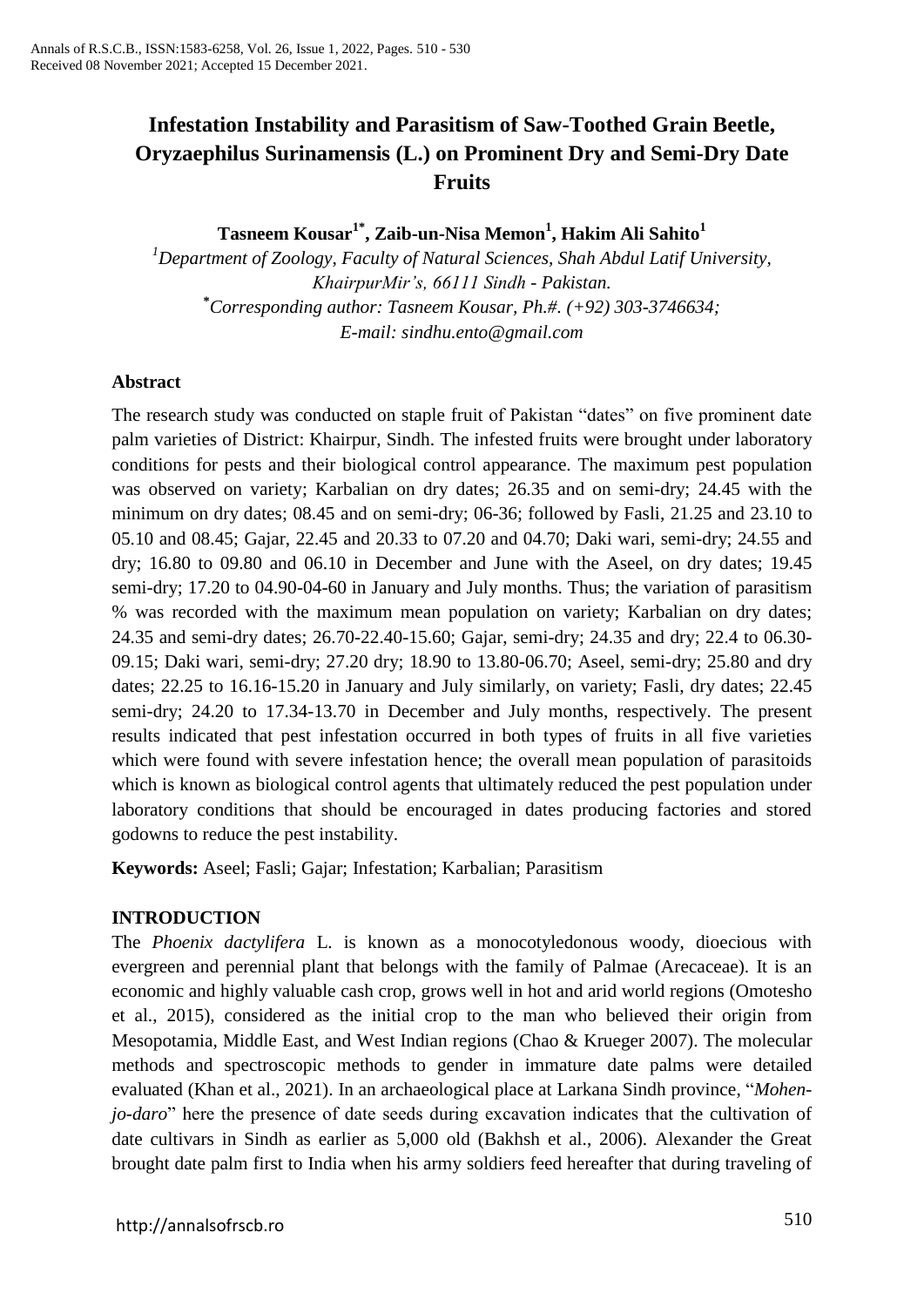Balochistan, Kech valley along the coast of Makran in the  $4<sup>th</sup>$  century BC, but Sindh's dates were spread when Muhammad Bin Qasim 712 AD came here with soldiers they discarded seeds of dates at their camps during wars from which date palm flourished and grew in Valley of Indus (Dhillon et al., 2005). In Pakistan dates crop is essential after citrus and mangoes. Dates contain essential nutrients, carbohydrates, glucose, fructose, and minerals, hold dietary fibers, fatty acids, proteins, and vitamins (Chandrasekaran & Bahkali 2013). Dates serve as emergency food and have medicinal value including, antibacterial, immunemodulatory, antifungal, antitumor, antioxidant properties animals use seeds of dates because seeds are enriched with dietary fibers, fats, proteins and are more popular due to their wide importance due to nutritional, social, medicinal, religious, industrial, and cultural values (Chao & Krueger 2007).

The date palm in Sindh, particularly in Khairpur faces severe effects of diseases and insect pests, these infestations cause decline syndrome and the majority of dates fall during semidry conditions (Markhand et al., 2010). The sudden lethal disease mostly hits thirty-five to forty years old plantations and Dadhi, Aseel, Karbalian, and Fasli varieties are frequently damaged and due to this damage fifteen percent in every month fruit drop (Shar et al., 2012). The *Carpophilus hemipterus* and *Oryzaephilus surinamensis* species of beetles are cosmopolitan and largely harm agriculture merchandise post-harvest before as well and overall disease and pests cause a 30% loss in date production (El-Juhany and Loutfy 2010). The saw-toothed grain beetle is the wide pest of both qualities of date fruits but also infest flours, dried fruits and meats, cereals, pasta, nuts, and candies rendering the food item unpalatable and unsalable (Zabar & Borowy 2012). Further damage of this pest includes a reduction in phospholipids, polar and non-polar lipids, lysine and isoleucine, glycolipids, amino acid, methionine, and an increase of moisture content and high relative humidity increase the feeding ability of the pest (Mallah et al., 2016), due to this journey 18 to 50% of date production potentially mislaid and infested dates reduce their sugar level (Sahito et al., 2017). In the same region (Jatoi et al., 2020) documented another pest, *B. amydraula,* and their infestation on unripened fruit of dates. Generally, the larval stages of the insect pests are voracious feeders (Mangrio et al., 2019).

By the use of certain insecticides, we are reducing the quality of our date fruits and due to this, we are unable to export date fruit to advanced countries, America and Europe. The *O. surinamensis* is an injurious pest that widely infests dry and semi-dry dates (Al-Deeb, 2012). It is considered the native of Southeast Asia and has been regarded as a major pest of *P. dactylifera* varieties (Hashem et al., 2012). Several Arecaceae species have been documented by the researchers namely; *Areca catechu, Calamus merrillii, Arecastrum romanzoffianum, Borassus flabellifer, Caryota cumingii, Corypha utan, Arenga pinnata, C. nucifera, Metroxylon sagu, Chamaerops humilis, Livistona decipiens, Elaeis guineenis, L. chinensis, Oncosperma horridum, Roystones regia, O. tigillarium, P. dactylifera, Washingtonia robusta, P. canariensis* and *Trachycarpus fortune* (Dembilio et al., 2012) are harmed by *O. surinamensis* which has an extensive geographical distribution with a broad host range from Asia, Africa, the USA, and Europe (Fiaboe et al., 2012). Singh et al., (2021) reported that the 45 types belong to Bethylidae (*Cephalonomia tritici*, *Chlorepyris biharina*, *C. mackenziei*, *C.*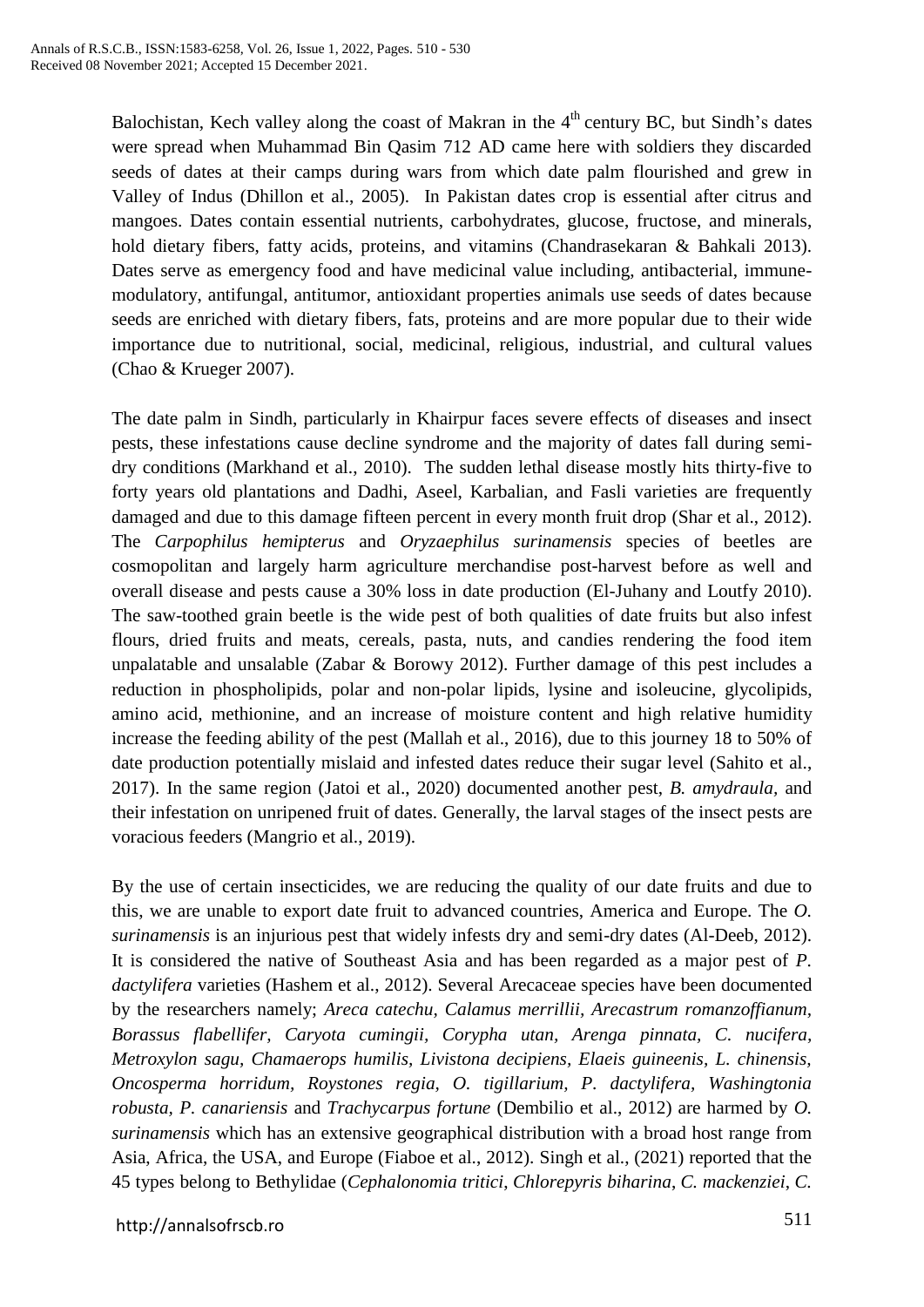*pusana*, *C. Sanctipauli*). Eliopoulos, (2019) described that the larval parasitoid *Cephalonomia tarsalis* on *O. Surinamensis*, the host conveyed the longer developmental period and adult female longevity. Based on evaluating and improving the performance of *C. tarsalis* as a biocontrol agent against *O. surinamensis* in storage facilities was better. Keeping in view prevention from pests of store products is of paramount importance. Hence; these studies for the presence of pests on various date varieties are informative and crucial for developing management strategies to keep balance in the quantity, quality, and economical value of the staple fruits "the dates" in this region.

# **MATERIALS AND METHODS**

# *Pest appearance*

Here in the province of Sindh, Pakistan, there are some problems with the sufficient growth of the date palm industries regarding production, processing, and protection measures. The monsoon seasons and irregular rainfalls at the ripening stage of dates fruit is serious risk and challenge for growers. Unavailability of tissue culture and modern equipment, unconventional methods, fewer mechanical lines of factories, unhygienic, and fewer cold storage facilities for the processing sector are the main problems in the Queen district of dates producing sector. The same problems are facing local growers of this region for a few decades but early diagnosis and treatment are necessary for the betterment of this crop. So, it was necessary to carry research study on this vigorous pest and its control measure.

# *Sample collections*

For this purpose, the samples of dry and semi-dry dates from five varieties were collected from different godowns located at Khajoor mandi Khairpur during, 2020-21. Collections were brought under laboratory conditions population of *O. surinamensis* was observed on the fortnightly basis and also attention was taken to parasite prevalence. At the early emergence of the pest population which was counted through magnifying glasses. Fig 1. shows the sample collection point.



**Fig. 1 Annaj & Kajoor Mandi -Farmers' market, Jail Rd, Khairpur, Sindh: Latitude: 27°32'33.48"N; Longitude: 68°45'33.99"E**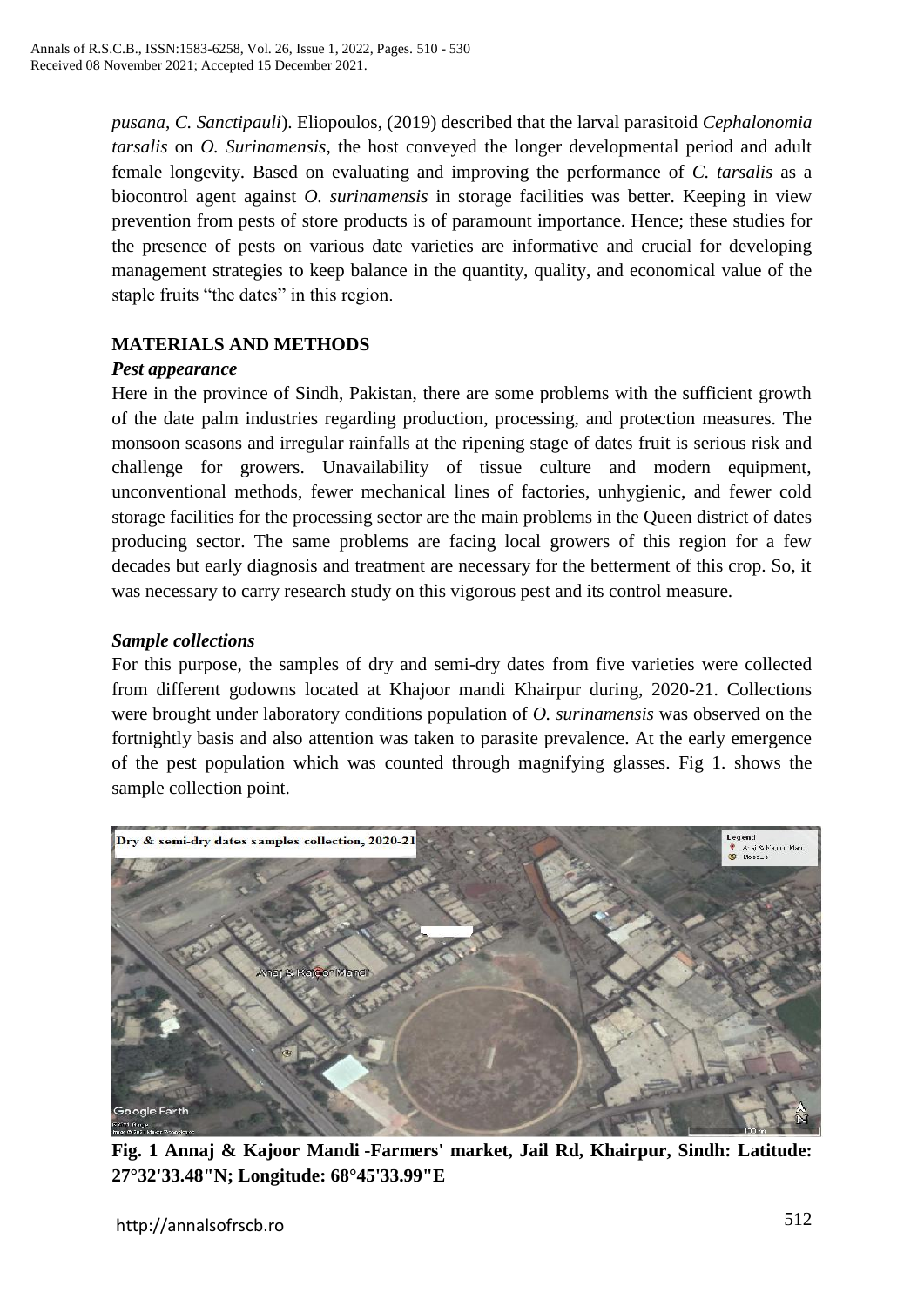# *Fruits arrangements for pest prevalence*

In the initial step, the infested date fruits of all five prominent verities a total of  $(n= 100)$ fruits were kept individually in 05kg plastic jars, and both types of fruits were weighted through a weight gram machine then placed in plastic jars. Each jar was arranged individually in a rowing manner after name marking of verities. The jars containing dry and semi-dry dates were covered with muslin cloth and observed in the first and fifteenth days. During the whole, work samples were brought interval basis from Khajoor mandi of Khairpur.

#### *Rearing of saw-toothed grain beetle under laboratory conditions*

During the whole study in every interval collection, the population of pest insect *O. surinamensis* was observed from dry and semi-dry date fruits with certain fluctuations at Date palm Research Institute (DPRI), 2020-21. The population of parasites was observed from both types of date fruits in all date palm varieties. Careful attention was given to the population of the pest insect in consequent months of the research period and focus was taken parasitism percentage on the reduction population of the *O. surinamensis* in different months of the research period. The population of *O. surinamensis* was kept under observation at posttreatment and pre-treatment and later on released biological controlling agents. Under laboratory examination, the infestation instability and parasitism percentage of saw-toothed grain beetle on semi-dry and dry fruits of the Daki wari, Fasli variety, Gajar variety, Karbalian variety, Aseel variety, and overall parasitoid infestation against the population of saw-toothed grain beetle were recorded in both years of the study. Fig 2. the point where laboratory examination was performed.



**Fig. 2 Entomology Laboratory, DPRI, SALU-Khairpur, Latitude: 27°29'35.26"N; Longitude: 68°45'44.32"E**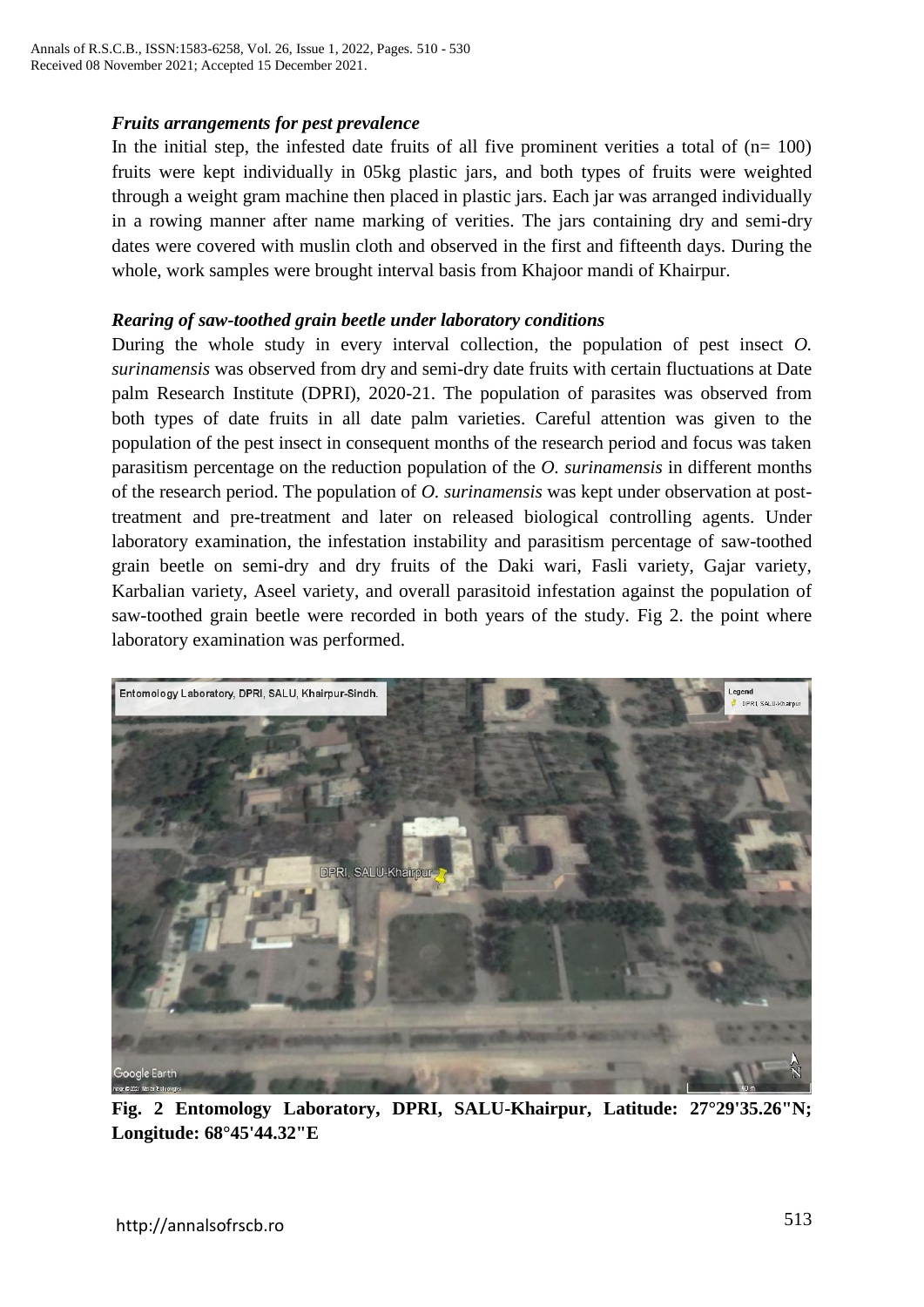#### *Statistical analysis methods*

The ANOVA was done through Randomized Complete Block Design for pest population and parasite prevalence on five prominent varieties in consequent months of both years. The least significant difference was observed at a 5% probability level, compared with different treatments. The statistical analysis was done through student package statistics software GraphPad Prism 5 version.

#### **RESULTS**

The application of eco-friendly techniques like; the application of pheromones, biological control measures, insect-proof packing, storage under hygienic places, improved date storing methods, and radiation techniques offer an alternative method to control *O. surinamensis*. Long-term management strategies and better information are needed to sustain and save economically important date palm crops effectively. Unfortunately, very modest research work has been conducted to observe the lethal effects of *O. surinamensis* on different five varieties of dry and semi-dry dates fruits of this region at District: Khairpur. Thus; the research study has been conducted and the fruiting results are described as under:

# *Sawtoothed grain beetle; Oryzaephilus surinamensis Linnaeus, 1758 (Coleoptera: Silvanidae) with a super family; Cucujoidea attack on Karbalian variety*

During the all months of laboratory-based research study, the infested fruits of Karbalian variety in both semi-dry and dry dates were found with the maximum pest, *O. surinamensis* infestation. The infestation instability was taken from the counted (n=100) Karbalian dry and semi-dry date fruits seperatively which were remained with the maximum mean population in January, 26.35 to 24.45; followed by February, 24.80-21.55; December, 22.44-19.30; November, 21.57-18.90; March, 19.35-17.40; April, 16.88-15.10; October, 17.23-14.90; September, 16.60-14.58; August, 16.25-13.80; May, 14.60-09.80; June, 09.70-08.45, and July, 08.45-06.36. The analysis of variance was found with significant, non-significant and highly significantly differences in different months, as in the month of May it was found significantly different, DF= 1; F= 256; P= 0.01, whereas; in the month of June, DF= 1; F= 43.3; P= 0. 02, July, DF= 1; F= 68.8; P= 0. 01, August, DF= 1; F= 59.5; P= 0. 04, September, DF= 1; F= 194; P= 0.86, October, DF= 1; F= 83.1; P= 0. 03, November, DF= 1; F= 63.5; P= 0. 04, December, DF= 1; F= 140; P= 0. 03, like in the month of January, DF= 1; F= 6.29; P= 0. 06, February, DF= 1; F= 20.1; P= 0. 39, March, DF= 1; F= 297; P= 0. 52, April, DF= 1; F= 178; P= 0. 27, were found at P-value of highly significantly different, respectively. The overall maximum mean infestation was recorded on the Dry date fruits variety of Karbalian when compared with semi-dry dates. The mean±SE of six replications of the same letters were taken through the help of Tukeys test after one-way ANOVA at (P<0.05) which was mostly found with a significant difference as shown in Fig. 3.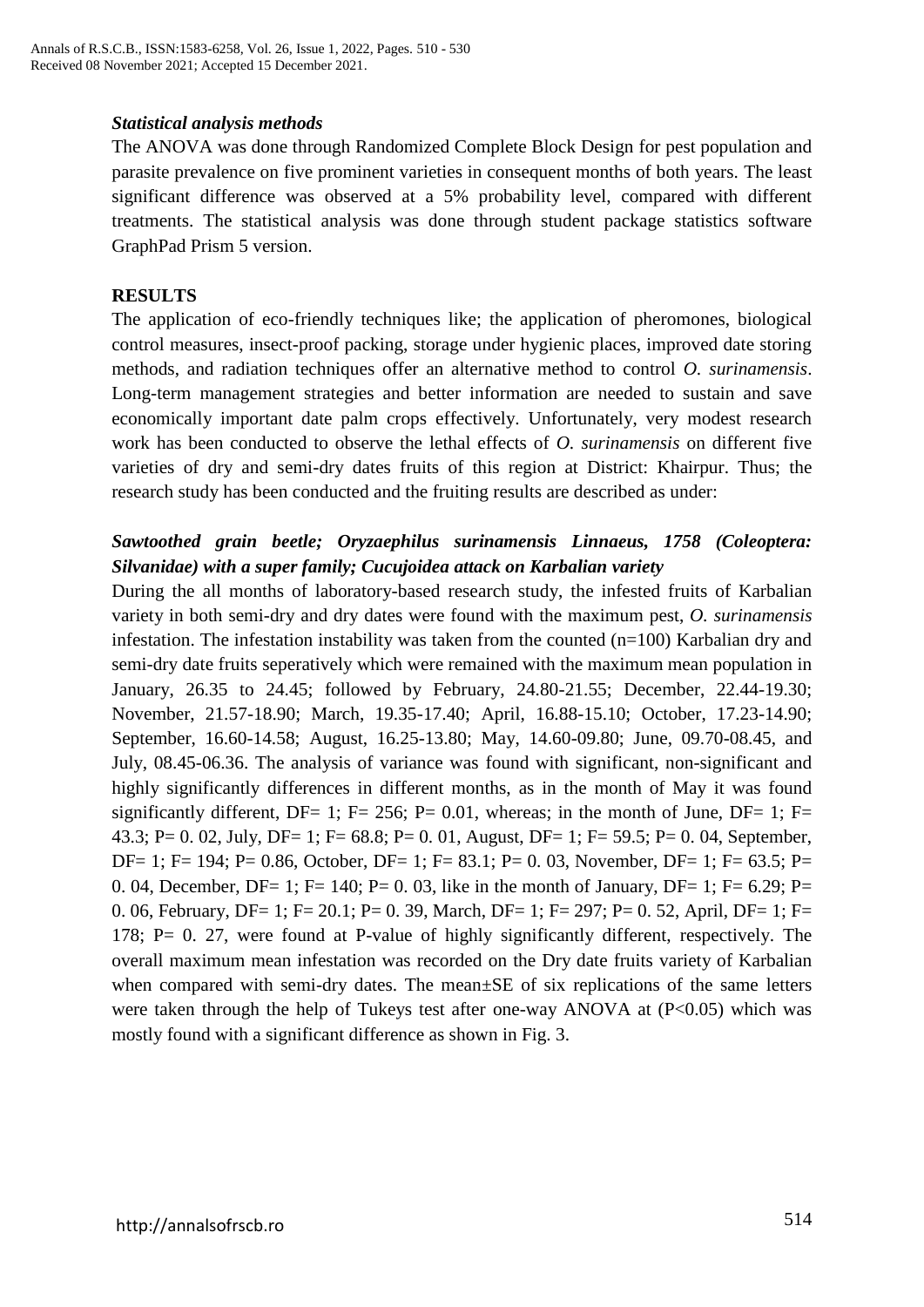

**Fig. 3. The overall mean population of pest infestation of STG beetle on dry and semidry date fruits of Karbalian variety during, 2020-21.**

#### *Oryzaephilus surinamensis attack on Fasli variety*

In this region, this variety is cultivated abundantly but frequently attacked by *O. surinamensis*. The fruits semi-dry and dry dates were observed within the twelve consequent months through different intervals but infestation mean population was found gradually with a differences. The results also having highlighted the severe damage of pest attack. Further, the overall infestation instability *of O. surinamensis* total of (n=100) fruits of Fasli dry and semi dry dates had with the overall maximum population in the month of January, 21.25 to 23.10; followed by February, 18.30-20.45; November, 19.80-17.25; December, 18.55-16.70; March, 14.56-18.45; April, 14.10-15.20; October, 14.45-17.23; September, 13.10-15.40; August, 11.70-14.20; May, 14.80-09.80; June, 11.80-11.30, and July, 05.10-08.45. The ANOVA of semi-dry and dry dates of Fasli variety infestation instability was found with significant and non- significant differences in consequent months of the year such as; May, DF= 1; F= 276; P= 0.01, June, DF= 1; F= 43.3; P= 0.02, July, DF= 1; F= 224; P= 0. 00, August, DF= 1; F= 457; P= 0.04, September, DF= 1; F= 133; P= 0. 05, October, DF= 1; F= 51.9; P= 0.02, November, DF= 1; F= 29.3; P= 0.99, December, DF= 1; F= 29.0; P= 0.45, January, DF= 1; F= 1.02; P= 0. 36, February, DF= 1; F= 5.43; P=0.08, March, DF= 1; F= 562; P= 0.00, and April, DF= 1; F= 314; P= 0.01, respectively. The overall maximum mean infestation instability was counted on dry dates when compared with semi-dry date fruit of variety Fasli. The values with the same letters found with no significant differences at (P< 0.05) through one-way ANOVA in six replications within the different months of the year as shown in Fig. 4.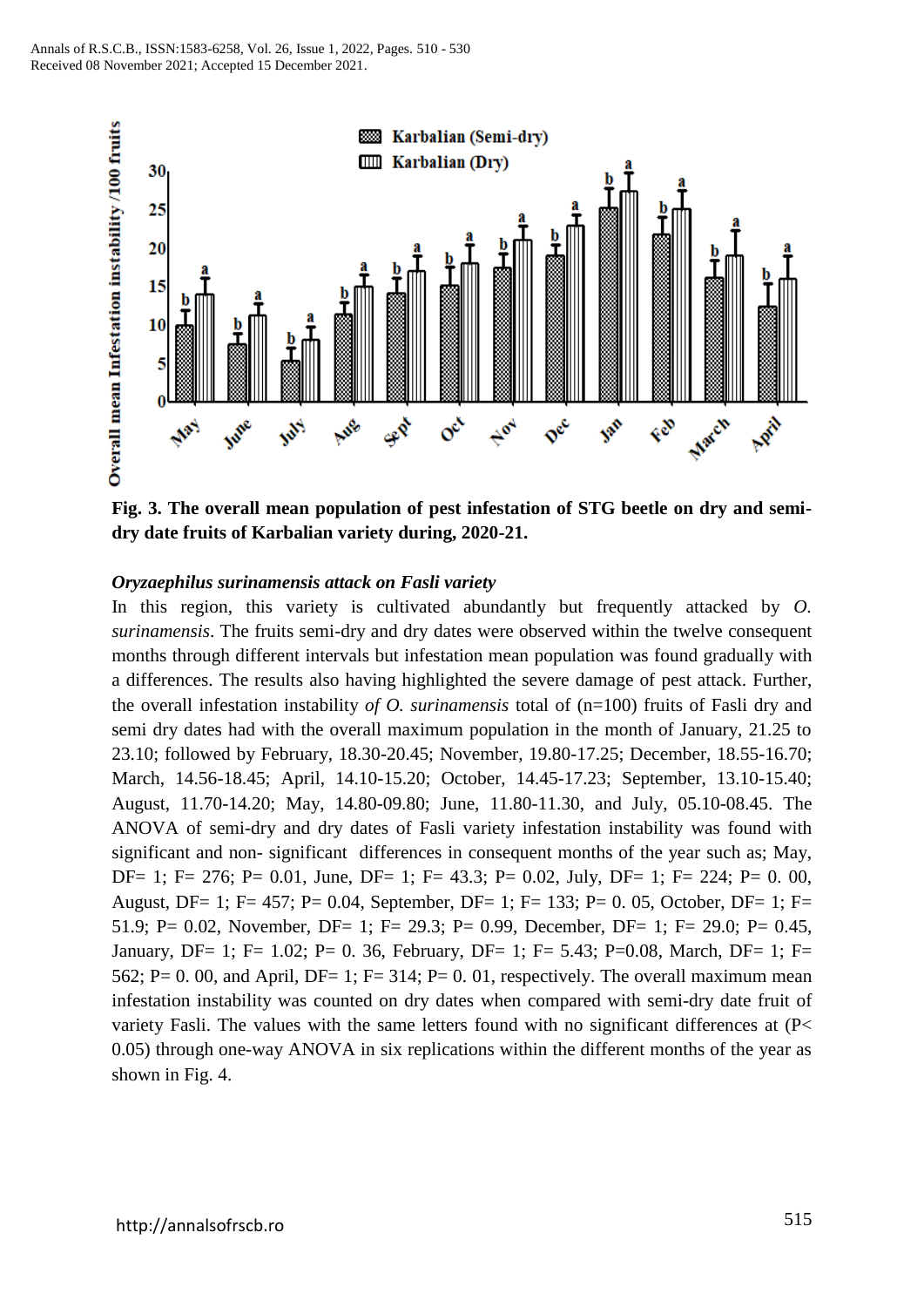

**Fig. 4. The overall mean population of fruit infestation instability of STG beetle on dry and semi-dry date fruits on Fasli variety.**

# *Saw-toothed grain beetle population on Gajar variety*

This is also a prominent variety of this region one unique importance of this variety is that it gave the earlier season fruit as compared to other varieties due to this growers are taking earlier benefit. But during present work under laboratory conditions, it was found that this variety is also a sufficient host for this pest. The instability of the infestation of *O. surinamensis* on the same counted amount of variety; Gajar dry and semi-dry date fruits was found with high prevalence in the month of January, 22.45 to 20.33 followed by February, 21.70-19.80; March, 19.90-15.45; December, 19.35-16.60; November, 19.15-15.30; April, 15.45-13.70; October, 13.55-16.25; September, 15.70-16.88; August, 11.90-14.45; May, 14.20-09.10; June, 10.35-07.60, and July, 07.20-04.70 on both type of date fruits, respectively. The ANOVA of the infestation instability was found with a significant differences in the consequent months of the years, in the month of May,  $DF= 1$ ;  $F= 1205$ ;  $P=$ 0.00; June, DF= 1; F= 129; P= 0.03; July, DF= 1; F= 320; P= 0.03; August, DF= 1; F= 213; P= 0.01; September, DF= 1; F= 213; P= 0.04; October, DF= 1; F= 35.4; P= 0.04; November, DF= 1; F= 107; P= 0.00; December, DF= 1; F= 30.0; P= 0.02; January, DF= 1; F= 571; P= 0.07, February, DF= 1; F= 5.95; P= 0.07; March, DF= 1; F= 225; P= 0.02; April, DF= 1; F= 572; P= 0.00, respectively. The overall maximum infestation of *O. surinamensis* recoverd from dry dates when compared with semi-dry date fruits of Gajar variety. The values of the same letters found with significant differences in six replications at (P< 0.05) through Tukeys test after doing one- way ANOVA, further description is shown in Fig. 5.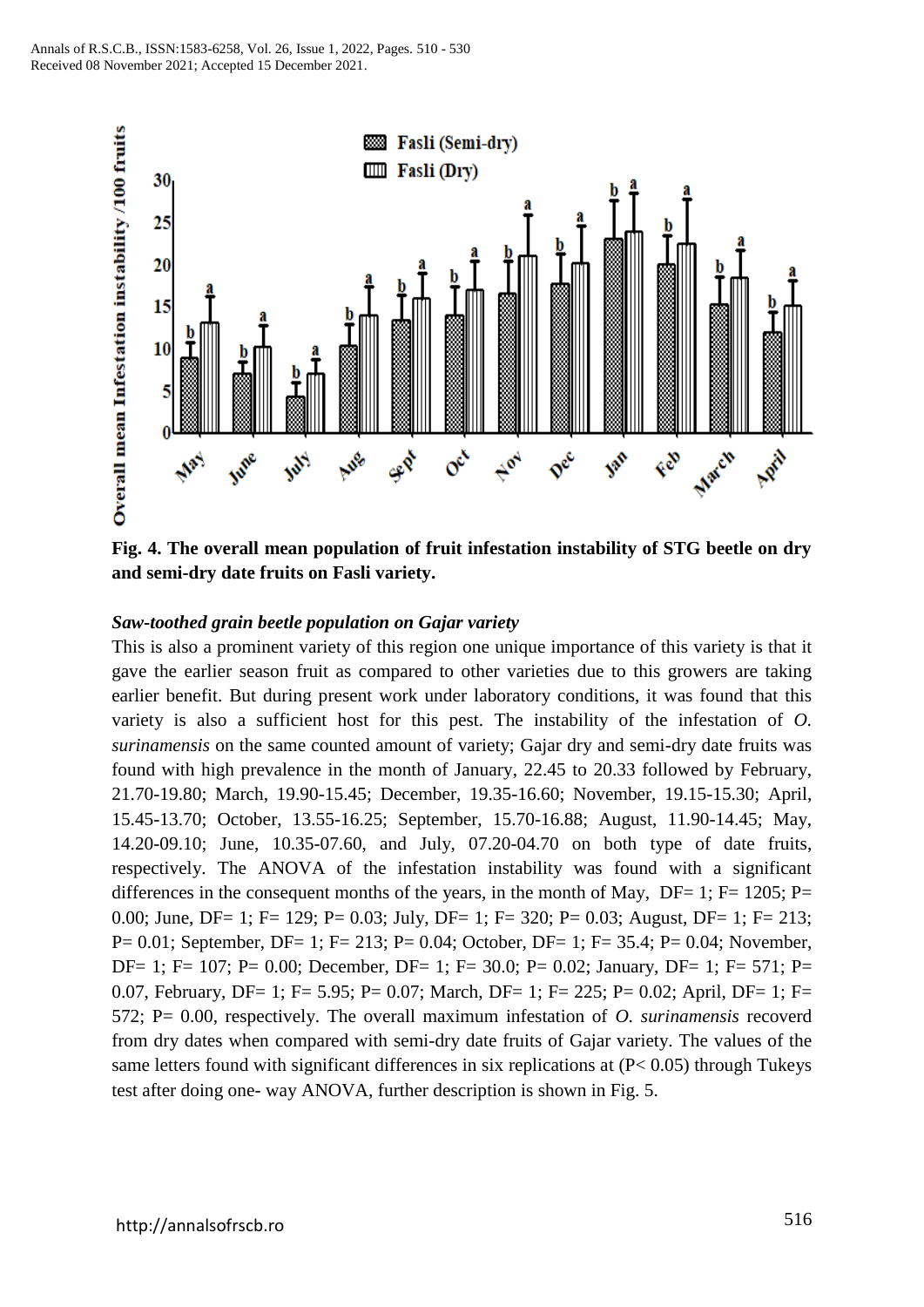

**Fig. 5. The overall mean population of fruit infestation instability of STG beetle on dry and semi-dry date fruits on Gajar variety.**

# *Saw-toothed grain beetle survival on Daki wari variety*

Daki wari variety is economically valuable especially; the fruit of the dry date which is locally called "Nur" has a high nutritional value. People widely purchase dry fruit of this variety at a high-priced level as per the quality level and used for better health elements. The semi-dry and dry date fruits of this variety are large-sized as compared to others but it was observed that this pest relay negative effects of this kind of the Daki wari variety in semi-dry and dry dates fruits as well. After infestation the fruit minimized its size and reduced the nutritional value, it is compared to more or less pest infestation during the research study. The overall maximum mean infestation instability of *O. surinamensis* in (n=100) fruits of Daki wari semi-dry dates was found in December, 24.55 to 16.80, in the last month of the year, followed by April, 22.77-15.28; January, 20.45-22.56; February, 18.55-20.25; March, 14.80-16.25; November, 11.55-17.25; October, 11.35-16.77; September, 12.46-14.33; July, 14.90-5.20; August, 12.25-11.30; May, 09-45-11.35, and June, 09.80-06.10, respectively. Further, the analysis of variance shows the significantly and highly significantly differences as mentioned in the consequent months like; May, DF= 1; F= 356; P=  $0.01$ ; June, DF= 1; F= 250; P= 0.03; July, DF= 1; F= 663; P= 0.02, August, DF= 1; F= 494; P= 0.00; September, DF= 1; F= 1251; P= 0.04; October, DF= 1; F= 125; P= 0.04; November, DF= 1; F= 46.0, P= 0.02; December, DF= 1; F= 260; P= 0.01; January, DF= 1; F= 258; P= 0.18; February, DF= 1; F= 13.6; P= 0.02; March, DF= 1; F= 157; P= 0.05; April, DF= 1; F= 1346; P= 0.00, respectively. The overall maximum infestation instability was recorded on the semi-dry when compared with dry date fruits of the Daki wari variety. The values of six replication of the same letters were found with the most significant differences when done through the help of the Tukey test in one-way ANOVA at (P< 0.05), as shown in Fig. 6.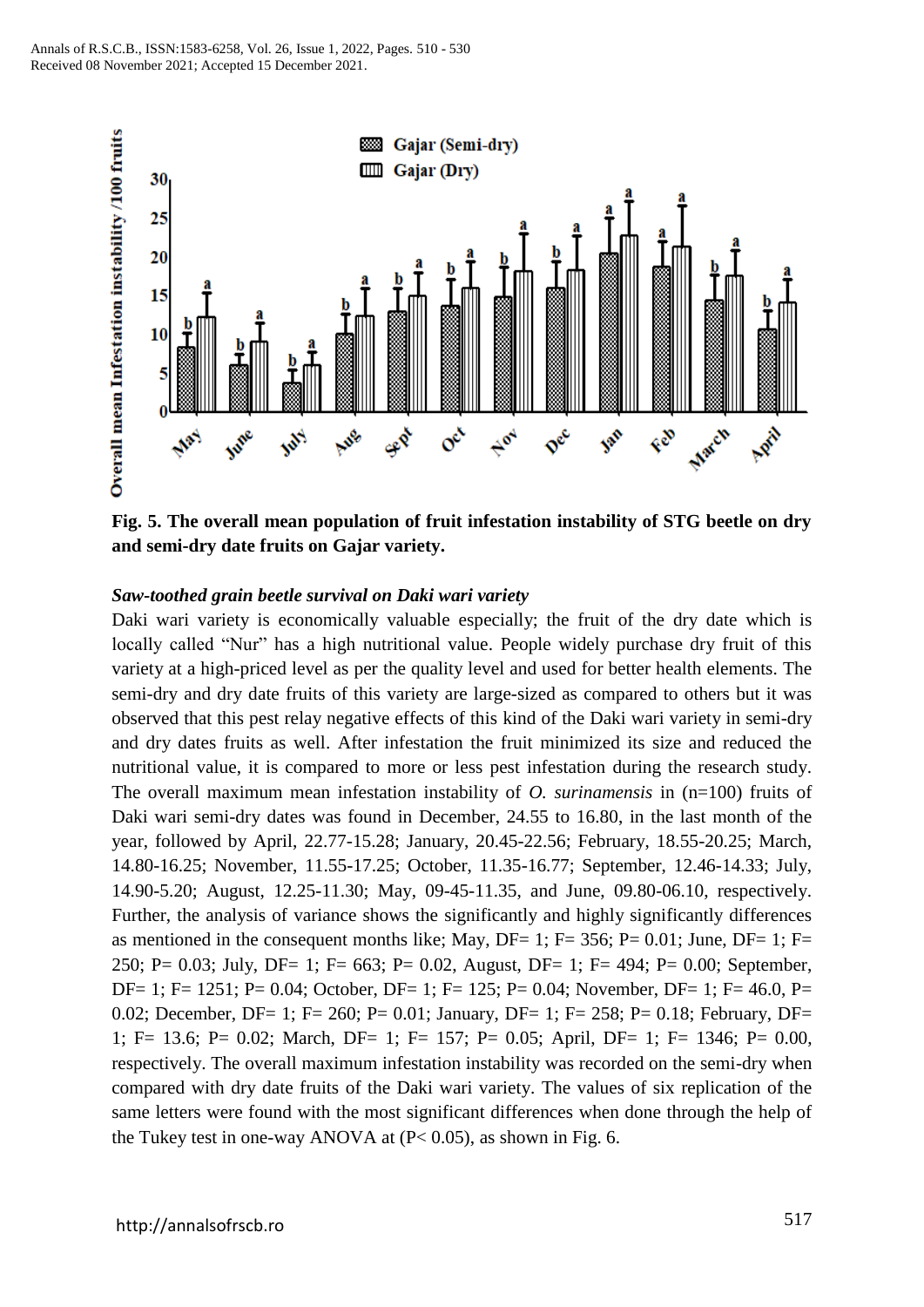

**Fig. 6. The overall mean population of fruit infestation instability of STG beetle on dry and semi-dry date fruits on Daki Wari variety.**

#### *Saw-toothed grain beetle hazardous on Aseel variety*

The Aseel variety is regarded as the queen variety of this region and high economically profitable. The semi-dry and dry fruit of this variety locally people can keep for a long time and when price increase at a high scale then they sell their dates in local markets and export to other countries. The available record of this variety is highly cultivated in this region as compared with other varieties hector-wise. *O. surinamensis* is a cosmopolitan insect pest and this variety is also a major host for this insect. During the present work, it was observed more and less infestation of this pest when evaluating the date palm fruit with its effect on vascular health and future research directions, due to infestation of saw-toothed grain beetle the dates fall gradually at its socio-economic level and about thirty percent loss may occur. The maximum mean pest infestation of sew-toothed grain beetle was recorded at high prevalence on Aseel dry and semi-dry date fruits in the January month, 19.45 to 17.20; February, 16. 55- 16.20; March, 15.20-14.80; April, 14.55-13.60; December, 14.20-13.25; November, 14.10- 12.90; October, 13.80-12.55; September, 13.60-11.88; August, 13.45-11.38; May, 12.77- 09.10; June, 08.55-06.45, and July, 04.90-04.60, respectively. ANOVA was found with the significant and highly significant difference on Aseel semi-dry and dry in the month of May, DF= 1; F= 155; P= 0.02; June, DF= 1; F= 26.4; P= 0.05; July, DF= 1; F= 0.93; P= 0.38; August, DF= 1; F= 223, P= 0.01; September, DF= 1; F= 85.9; P= 0.08; October, DF= 1; F= 48.5; P= 0.85; November, DF= 1; F= 35.4; P= 0.04; December, DF= 1; F= 8.15; P= 0.04; January, DF= 1; F= 27.6; P= 0.04; February, DF= 1; F= 1.56; P= 0. 27; March, DF= 1; F= 59.5; P= 0.64; April, DF= 1; F= 1197; P= 0.01 in their mean infestation instability among the homogenous groups. Generally, the maximum pest population recorded in the cold season with more prevalence on Aseel dry dates when compared with semi-dry date fruits. The values of six replication of the same letters were found with significant differences at (P<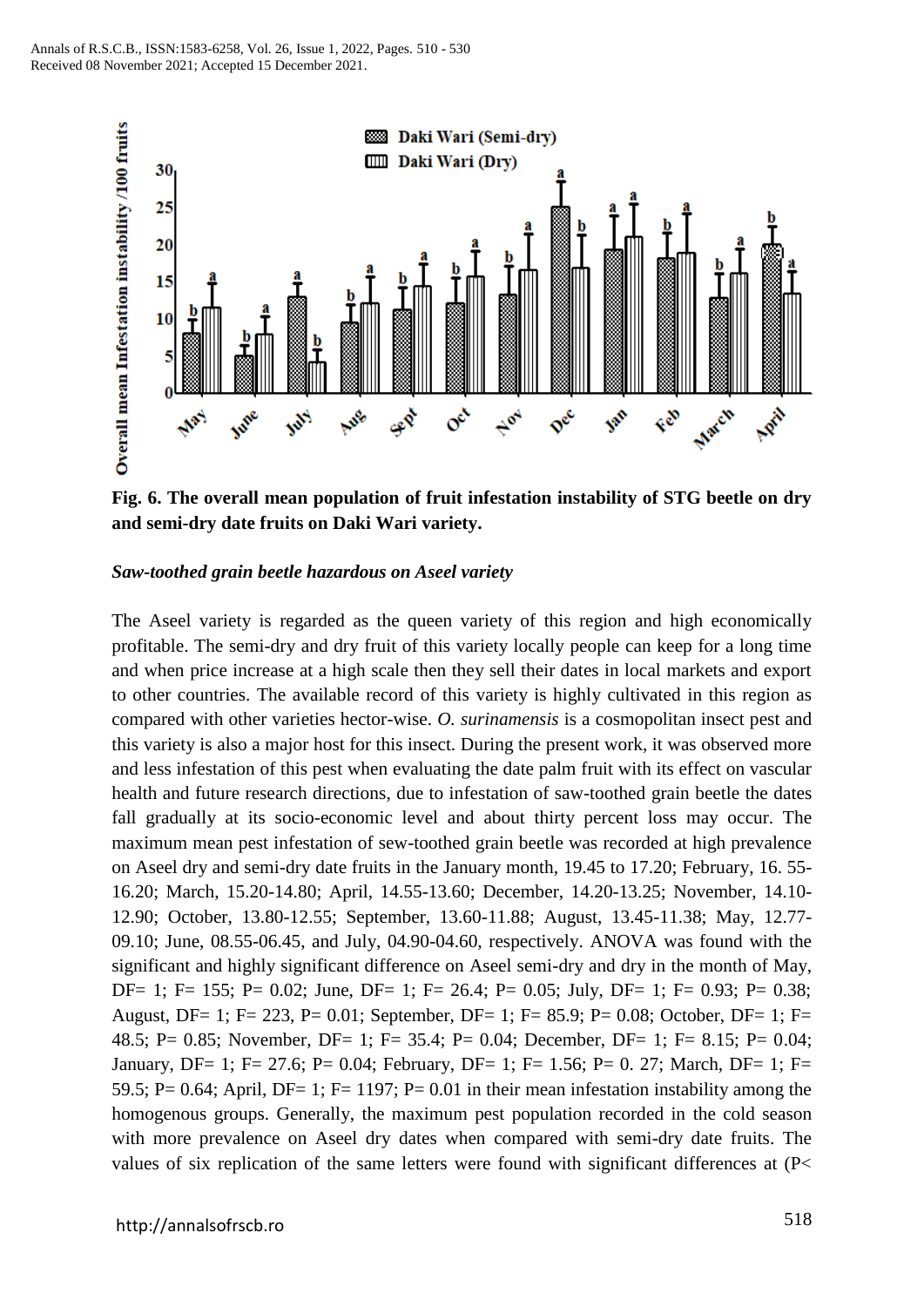0.05) through the help of one-way Tukey's test and the detailed description further given in Fig. 7.



**Fig. 7. The overall mean population of fruit infestation instability of STG beetle on dry and semi-dry date fruits on Aseel variety.**

# *The emergence of the larval parasitoid, Cephalonomia tarsalis (Ashmead) (Hymenoptera: Bethylidae) on its host O. surinamensis under laboratory conditions*

The parasitism % on semi-dry and dry dates fruit of the Karbalian variety was a targeted host for the pest attack and resurgence. The population of parasitoids was found in all the months on pest from the semi dry and dry date fruits. As we know, the maximum population of sawtoothed grain beetle found in the month of January and minimum in July month. Though the overall mean percent population of parasitiod, *Cephalonomia tarsalis* from the (n=100), effected with severe larval stages of pest from each of semi-dry and dry dates fruits on Karbalian variety were observed. Hence; the parasitoid population was observed with the maximum in January, 24.35 to 26.70, followed by February, 23.10-23.60; March, 23.55- 21.80; April, 23.70-21.20; August, 24.30-19.57; September, 23.55-19.40; October, 23.10- 20.80; November, 21.20-22.40; December, 18.45-22.36; May, 22.10-18.25; June, 19.80- 17.45, and July, 22.40-15.60 months of the both years of pooled data. Thus; the parasitism percent population was subjected to analysis that found significant and highly significant differences as; in the May, DF= 1; F= 6.18; P= 0.06; June, DF= 1; F= 1.46; P= 0.29; July, DF= 1; F= 5.72; P= 0.07; August, DF= 1; F= 7.52; P= 0.05; September, DF= 1; F= 4.89; P= 0.09; October, DF= 1; F= 7.52; P= 0.05; November, DF= 1; F= 0.67; P= 0.45; December, DF= 1; F= 20.5; P= 0.01, January, DF= 1; F= 3.83; P= 0.12; February, DF= 1; F= 2.80; P= 0.16; March, DF= 1; F= 7.52; P= 0.05; May, DF= 1; F= 0.68; P= 0.50, respectively. The overall maximum mean population of parasitoid reported on semi-dry than the dry date fruits of Karbalian variety. The each six replication values found with significant differences when data was subjected to analysis at  $(P< 0.05)$ , through the Tukeys test after doing one-way ANOVA, as followed in Fig. 8.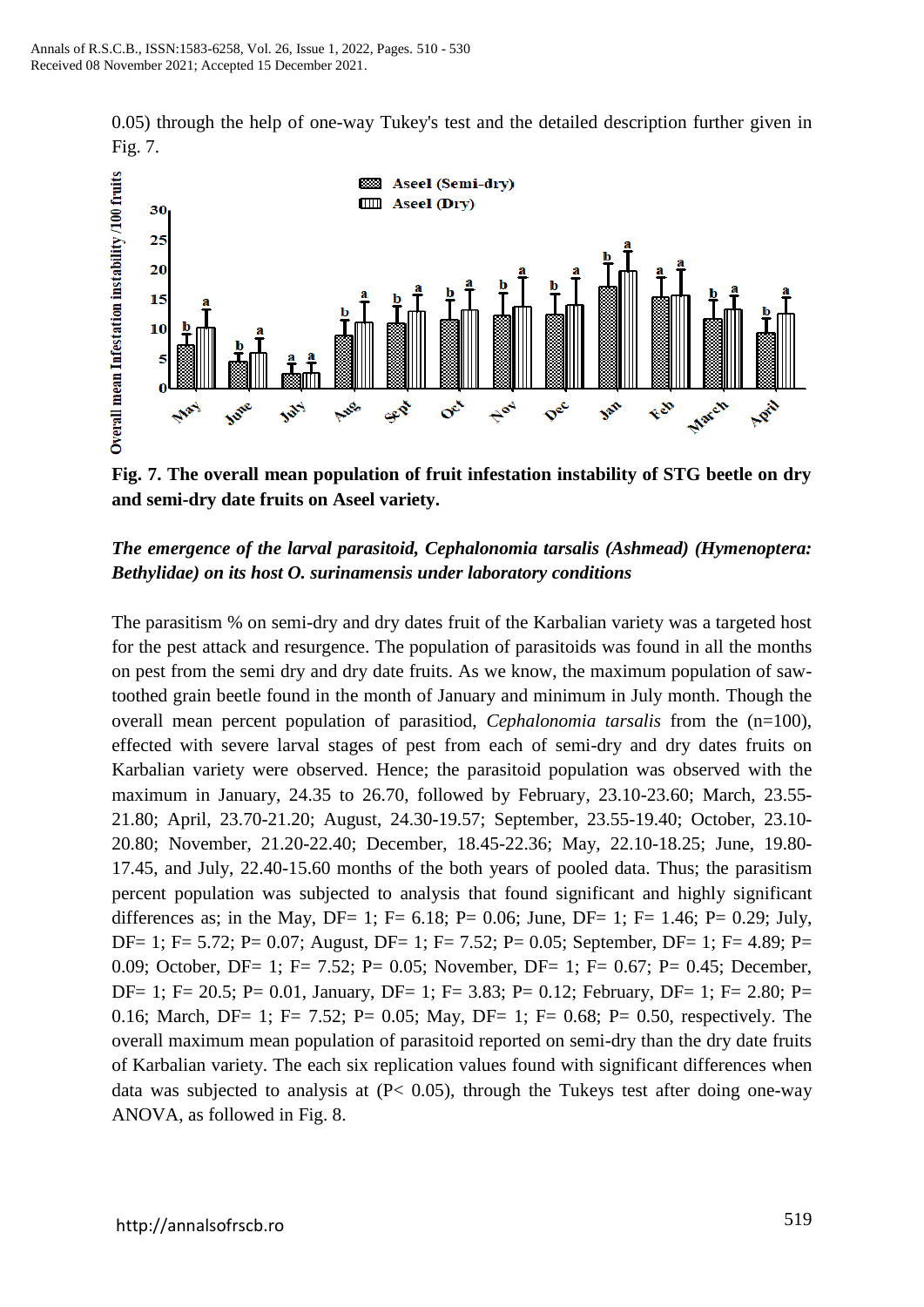

**Fig. 8. The overall mean of parasitism % population of the larval parasitoid,** *C. tarsalis* **on its host** *O. surinamensis* **under laboratory conditions on variety, Karbalian** 

# *Cephalonomia tarsalis population against STGB on Fasli date fruits*

The maximum parasitism % on pest variety; Fasli of semi-dry and dry dates was recorded from August up to April and the minimum population was observed in June and July during the consequent years, 2020-21. The overall maximum mean parasitism % population of parasitiod, *C. tarsalis* on pest from dry and semi-dry date fruits were recorded with the maximum in December, 22.45 to 24.20, when compared to the January, 22.15-23.70; February, 20.45-22.10; November, 19.60-18.45; April, 19.80-20.45; October, 19.60-18.90; September, 19.45-18.60; August, 21.10-19.35; March, 22.45-23.60; May, 20.80-18.15; June, 19.45-17.90; July, 17.34-13.70, respectively. When the parasitism population was statistically analysed on the dry and semi dry date fruits that was found with significant and highly significant differences in the month of May, DF= 1; F= 7.77; P= 0.04; June, DF= 1; F= 7.46; P= 0.05; July, DF= 1; F= 7.86; P= 0.04; August, DF= 1; F= 9.57; P= 0.03; September, DF= 1; F= 12.2; P= 0.02; October, DF= 1; F= 153; P= 0.02; November, DF= 1; F= 0.13; P= 0.73; December, DF= 1; F= 12.2; P= 0.02; January, DF= 1; F= 0.41; P= 0.55; February, DF= 1; F= 2.40; P= 0.19; March, DF= 1; F= 1.75; P= 0.25; April, DF= 1; F= 4.51; P= 0.10, respectively. The overall maximum mean parasitism was recorded on semi-dry than dry dates fruits. The six replication values of the same letters found with significant differences when done through the Tukeys test after doing one-way ANOVA at  $(P< 0.05)$ , further justification is given in Fig. 9.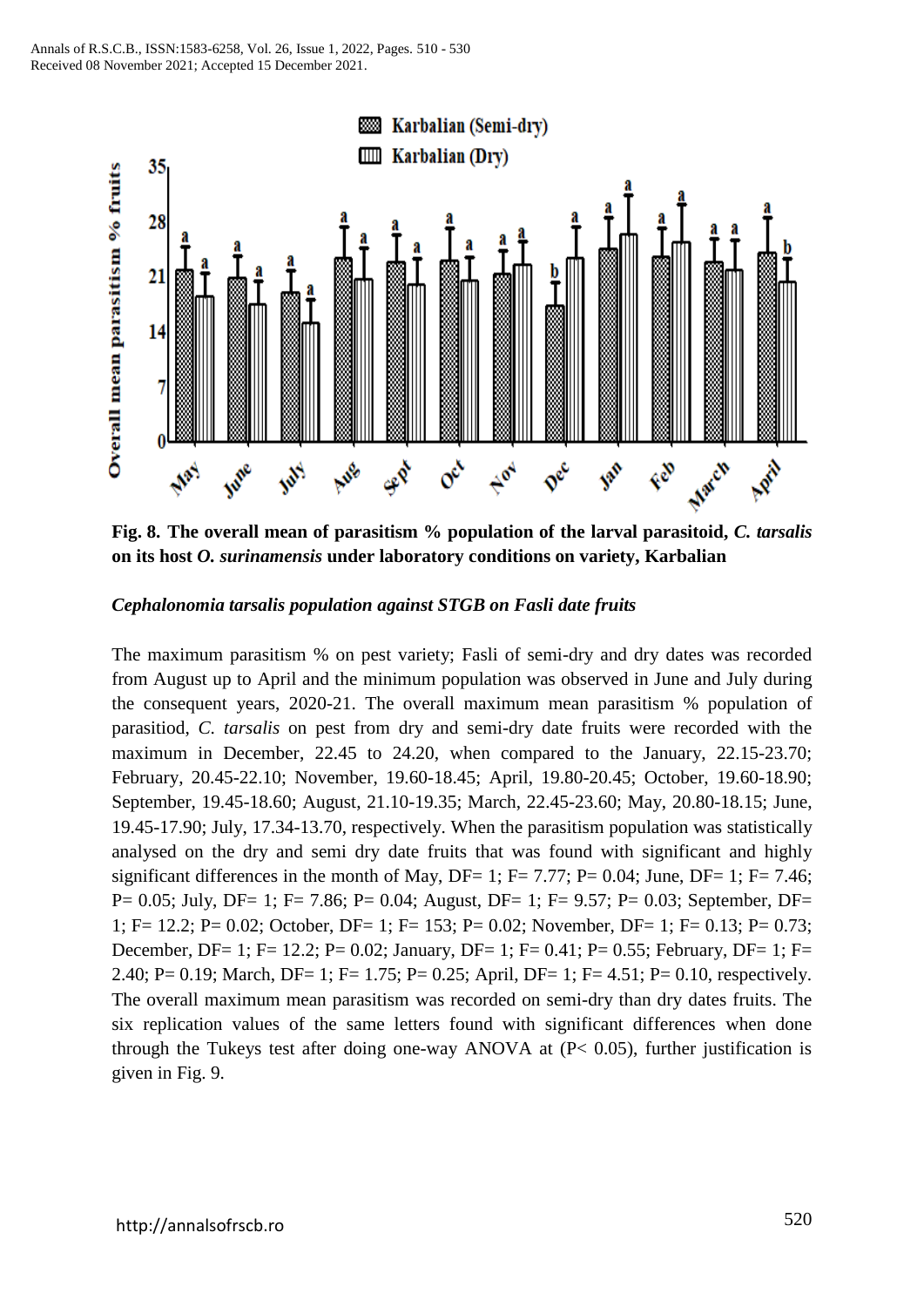

**Fig. 9. The overall mean of parasitism % population of the larval parasitoid,** *C. tarsalis* **on its host** *O. surinamensis* **under laboratory conditions on variety, Fasli**

#### *The parasitism % population against STGB on variety, Gajar*

The parasitism % on STG beetle from semi-dry and dry date fruits on Gajar variety was observed in the consequent months of the year and due to the infestation of this pest both type of fruits lost their weight and reduced their quality and quantity level. The dry and semi dry date fruits were found with positive influence of parasitoids in all the months of the research study. Hence; the overall mean parasitism % taken from the larval stages of pest was counted on hundred date fruits individually. That was found with high prevalence on semi-dry and dry dates of Gajar variety in the month of January, 24.35 to 22.45, followed by December, 22.90- 21.35; April, 23.40-18.20; February, 20.45-21.35; August, 22.10-18.33; September, 21.30- 18.10; October, 22.35-17.90; March, 21.70-22.10; November, 18.40-21.10; May, 18.10- 19.15; June, 16.45-15.30, and July, 06.30-09.15, respectively. When parasitoid emergence population data was statistically analyzed that was found with significant and highly significant differences in the month of May, DF= 1; F=  $0.00$ ; P=  $1.00$ ; June, DF= 1; F=  $0.27$ ; P= 0.63; July, DF= 1; F= 0.93; P= 0.38; August, DF= 1; F= 4.78; P= 0.09; September, DF= 1; F= 2.65; P= 0.17; October, DF= 1; F= 13.7; P= 0.02; November, DF= 1; F= 12.0; P= 0.02; December, DF= 1; F= 445; P= 0.01; January, DF= 1; F= 87; P= 0.40; February, DF= 1; F= 7.78; P= 0.04; March, DF= 1; F= 0.52; P= 0.51; April, DF= 1; F= 45.3; P= 0.03, respectively. The overall maximum parasitiods population was recorded on semi-dry when compared with dry dates. In six replications, the values of the same letters were observed with significant differences at  $(P< 0.05)$  with Tukeys test after one-way analysis of variance, as shown in Fig. 10.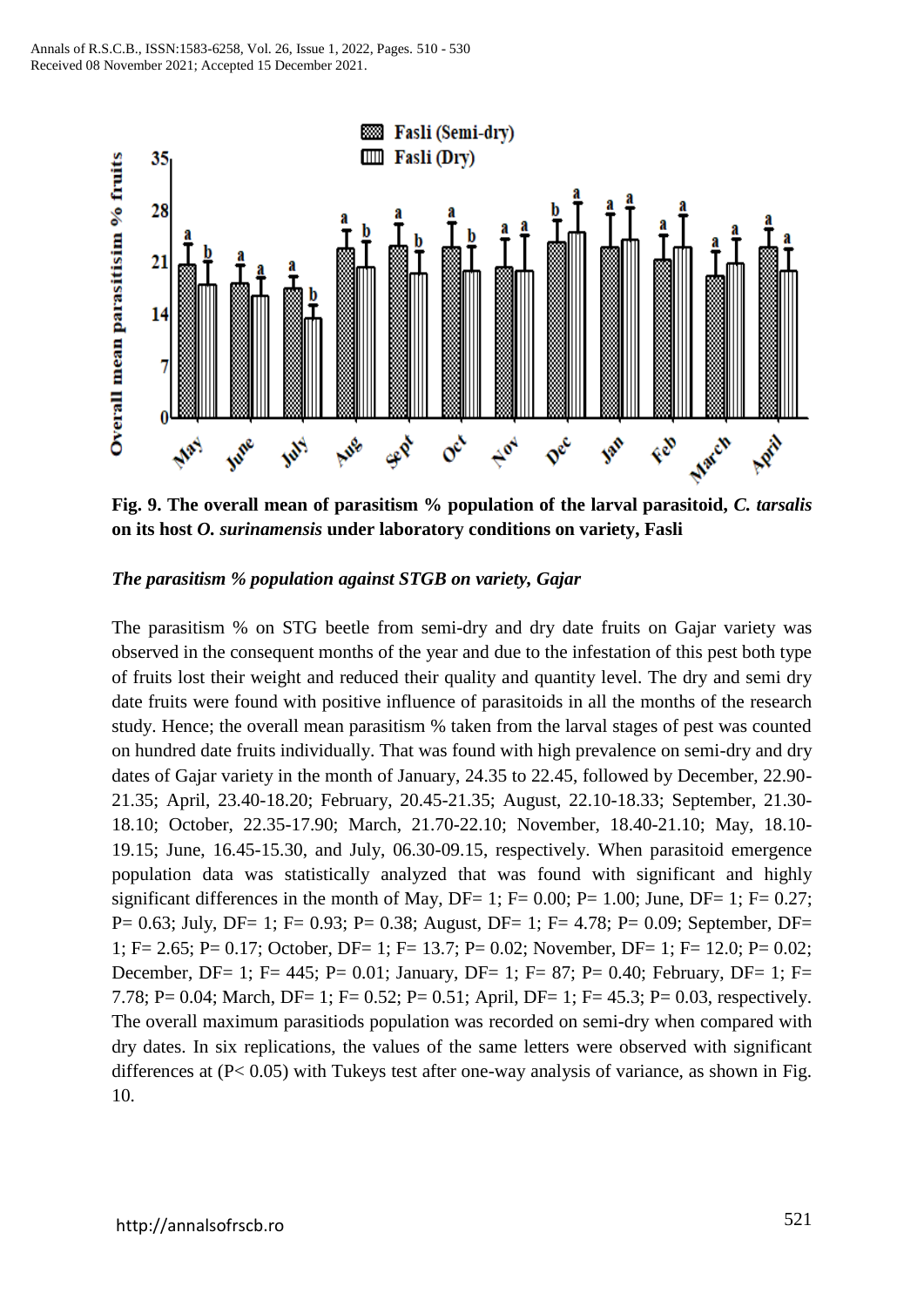

**Fig. 10. The overall mean of parasitism % population of the larval parasitoid,** *C. tarsalis* **on its host** *O. surinamensis* **under laboratory conditions on variety, Gajar**

#### *C. tarsalis on the larval stage of saw-toothed grain beetle on variety, Daki wari*

The overall maximum parasitiod, *Cephalonomia tarsalis* population was recorded on Daki wari variety on semi-dry and dry dates in the month of January, 27.20 to 18.90 followed by April, 24.50-15.30; November, 15.25-22.35; August, 21.90-18.56; September, 21.77-15.20; November, 16.70-23.45; June, 13.90-19.20; October, 19.30-17.45; March, 16.33-18.45; February, 16.70-21.45; May, 16.30-15.90, and July, 13.80-06.70, respectively. The analysis of variance of parasitoid population was found with significant, non and highly significant differences in the month of May, DF= 1; F= 0.27; P= 0.63; June, DF= 1; F= 4.74; P= 0.07; July, DF= 1; F= 16.4; P= 0.03; August, DF= 1; F= 4.95; P= 0.09; September, DF= 1; F= 16.5; P= 0.03; October, DF= 1; F= 1.16; P= 0.34; November, DF= 1; F= 4.04; P= 0.02; December, DF= 1; F= 30.2; P= 0.00; January, DF= 1; F= 26.0; P= 0.07; February, DF= 1; F= 3.36; P= 0.08; March, DF= 1; F= 0.39; P= 0.56; April, DF= 1; F= 6.74; P= 0.06, respectively in month wise parasitism population. The overall maximum parasitoids population was recorded on the semi-dry when compared with dry date fruits of Daki wari variety. The values of six replications found with significant differences at (P< 0.05) through the doing of one- way ANOVA with the help of Tukeys test, further detailed description is shown in Fig. 11.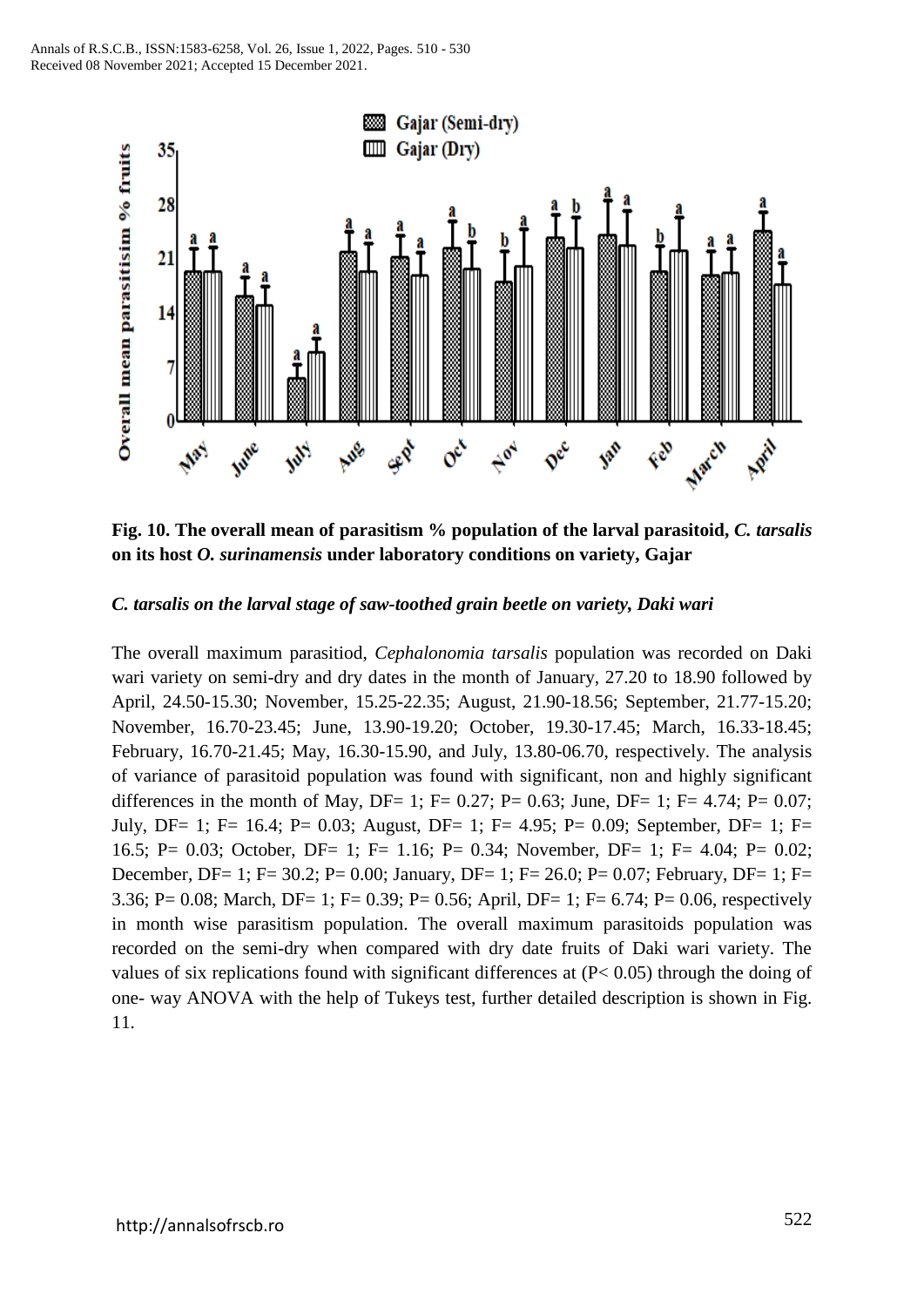

**Fig.11. The overall mean of parasitism % population of the larval parasitoid,** *C. tarsalis* **on its host** *O. surinamensis* **under laboratory conditions on variety, Daki** 

#### *The parasitism % against STGB larvae on variety, Aseel*

The *O. surinamensis* is an injurious pest that widely infests dry and semi-dry dates, this is the cosmopolitan and secondary feeder by forming mechanical lesions and micro crakes damage to whole fruit. Their parasitism % was recorded on pest of variety, Aseel on semi dry and dry date fruits and population of parasitoids were recovered with certain fluctuations in different months of the both years. The overall mean population of parasitism found with maximum on the Aseel semi-dry and dry date fruits in the month of January, 25.80 to 22.55, followed by August, 24.45-20.80; February, 22.78-19.87; September, 19.33-22.10; October, 20.36-18.90; November, 18.4521.88; March, 17.9019.67; April, 17.5519.25; December, 17.10-18.56; May, 16.80-14.88; June, 15.20-16.88, and July, 16.10-15.20, respectively. When the data was statistically analyzed that found with significant, non-significant and highly significant differences in the month of May, DF= 1; F= 0.23; 0.65; June, DF= 1; F= 0.12; P= 0.18; July, DF= 1; F= 0.46; P= 0.53; August, DF= 1; F= 53.1; P= 0.04; September, DF= 1; F= 0.03; P= 0.86; October, DF= 1; F= 1.33; P= 0.31; November, DF= 1; F= 7.02; P= 0.05; December, DF= 1; F= 4.71; P= 0.09; January, DF= 1; F= 2.17; P= 0.21; February, DF= 1; F= 23.7; P= 0.72; March, DF= 1; F= 6.97; P= 0.92; April, DF= 1; F= 0.23; P= 0.54, respectively. The overall maximum parasitiods population recorded on Aseel dry than Aseel semi-dry dates. The values of the same letters of six replications found with significant differences at (P< 0.05) through one-way Tukeys test ANOVA, detailed description is given in Fig 12.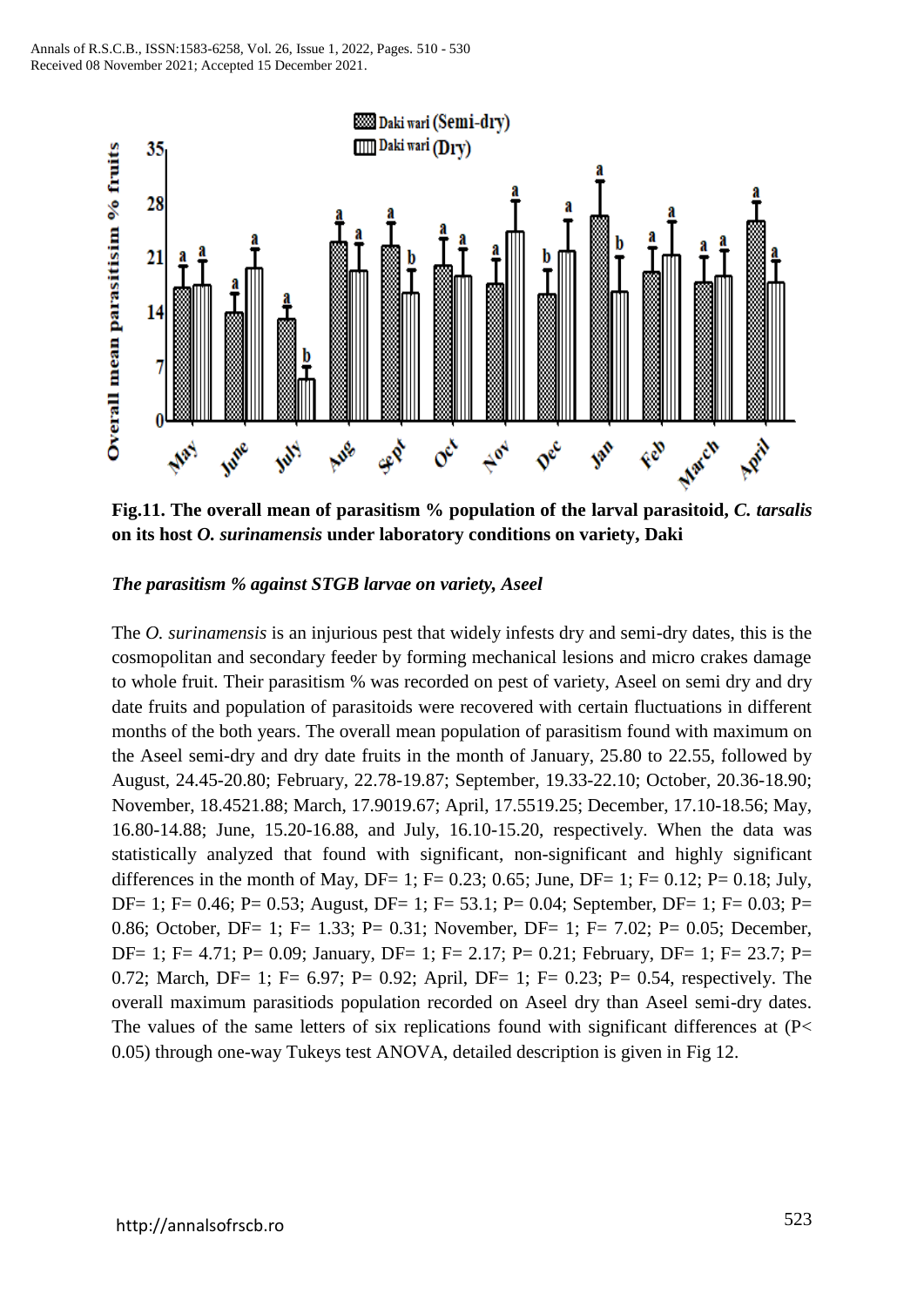

**Fig. 12. The overall mean of parasitism % population of the larval parasitoid,** *C. tarsalis* **on its host** *O. surinamensis* **under laboratory conditions on variety, Aseel**

#### *The overall STGB infestation instability on five prominent date palm varieties*

The overall infestation with pest on five different semi-dry and dry date fruits of individual varieties were found with the severe infestation though out the all consequent months of two years, 2020-21. The Karbalian variety showed high susceptibility to this pest, the reason might be behind because this variety contains a high amount of sugar due to the more sweet contents thus, the variety serves as the main host for the *O. surinamensis*. The overall mean pest, saw-toothed infestation on semi-dry and dry dates was observed on namely; Karbalian, 17.45 to 14.65; Fasli, 16.35-13.88; Gajar, 15.90-13.35; Daki wari, 14.66-12.90, and Aseel, 12.45-11.55. When the infestation data were subjected to analysis of variance that was observed with significant differences in semi-dry date fruits,  $DF = 4$ ;  $F = 20.7$ ;  $P = 0.02$ , and dry date fruits, DF= 4; F= 35.4; P= 0.00, respectively. The maximum infestation of *O. surinamensis* was found on the (n=100) individually semi-dry and dry date fruits on Karbalian followed by Fasli, Gajar, Daki wari, and Aseel varieties. The values in the six replications of the same letters found with significant differences at (P< 0.05) through the help of Turkeys test after completion of one-way analysis of variance, further described as in Fig. 13.



**Fig. 13. The overall population infestation instability of STGB on fruits of different varieties on semi-dry and dry date fruits during, 2020-21.**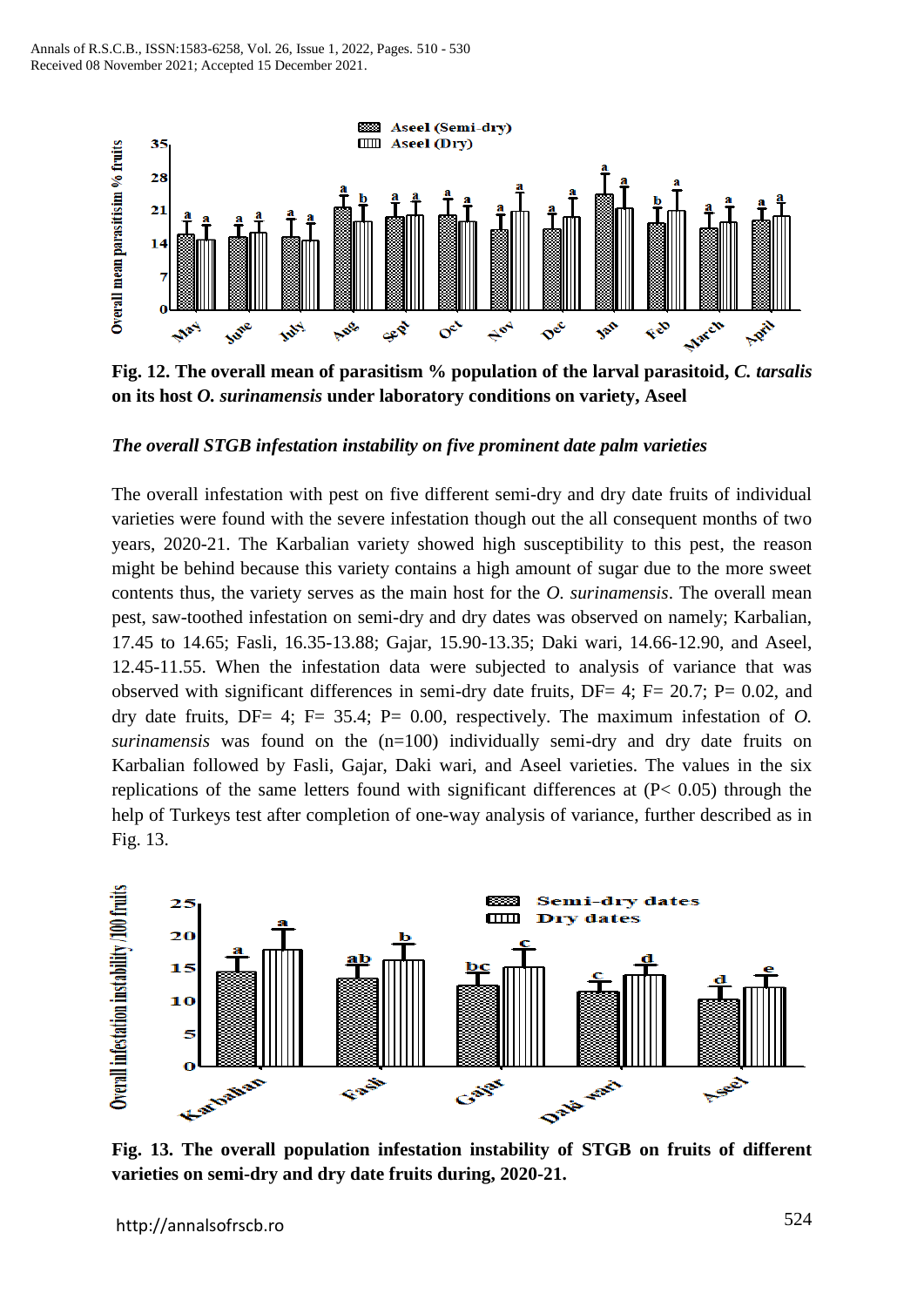# *The overall parasitism % against STGB on five date palm varieties*

The overall parasitism % with parasitoid, *Cephalonomia tarsalis* on larvae of *O. surinamensis* on semi-dry and dry date fruits of five different *P. dactylifera* varieties were observed with positive influences under laboratory condition hatchings. Hence; the Aseel variety was found more resistant than the other four varieties. During both years of the study, the parasitism infestation on the larvae of pest observed from semi-dry and dry date fruits of different five distinct varieties i-e., Karbalian. 27.35 to 20.90; Fasli, 21.15-19.60; Gajar, 19.45-18.70; Daki wari, 18.60-17.90, and Aseel, 17.55-17.25 kept on (100) dates fruits were examined individually at Date Palm Research Institute (DPRI), SALU - Khairpur. The analysis of variance of overall parasitism % found with the significant differences in semi-dry Aseel, Daki wari, Fasli, Gajar and Karbalian varieties like; DF= 4; F= 105; P= 0.00; and dry date fruits on Karbalian, Gajar, Daki wari, Fasli, Aseel varieties as; DF= 4; F= 16.8; P= 0.00, respectively. The values are shown as monthly mean±SE where the maximum population of the parasitoid, *C. tarsalis* was observed on the Karbalian variety followed by Fasli, Gajar, Daki wari, and Aseel. The values of the same letters with the overall mean population were found with significant differences after doing one-way ANOVA at (P< 005), further parasitism overall means % population is given in Fig. 14.



**Fig. 14. The overall mean parasitism % on larvae of STGB from infested fruits of different varieties on semi-dry and dry dates during, 2020-21.**

#### **DISCUSSIONS**

During the research work, it was frequently found that all five prominent different semi-dry and dry date varieties namely; Karbalian, Fasli, Gajar, Daki wari, and Aseel, frequently suspected by the destructive insect, saw-toothed grain beetle. Our results are agreed with the work of (Chao & Krueger 2007; Shar et al., 2012), who documented the attack of sawtoothed grain beetle on dry and semi-dry date fruits that faced severe problems of infestation with the pest that reduced quantity and quality including the weight of the fruits. The maximum pest population was recorded in January and the minimum in July with the work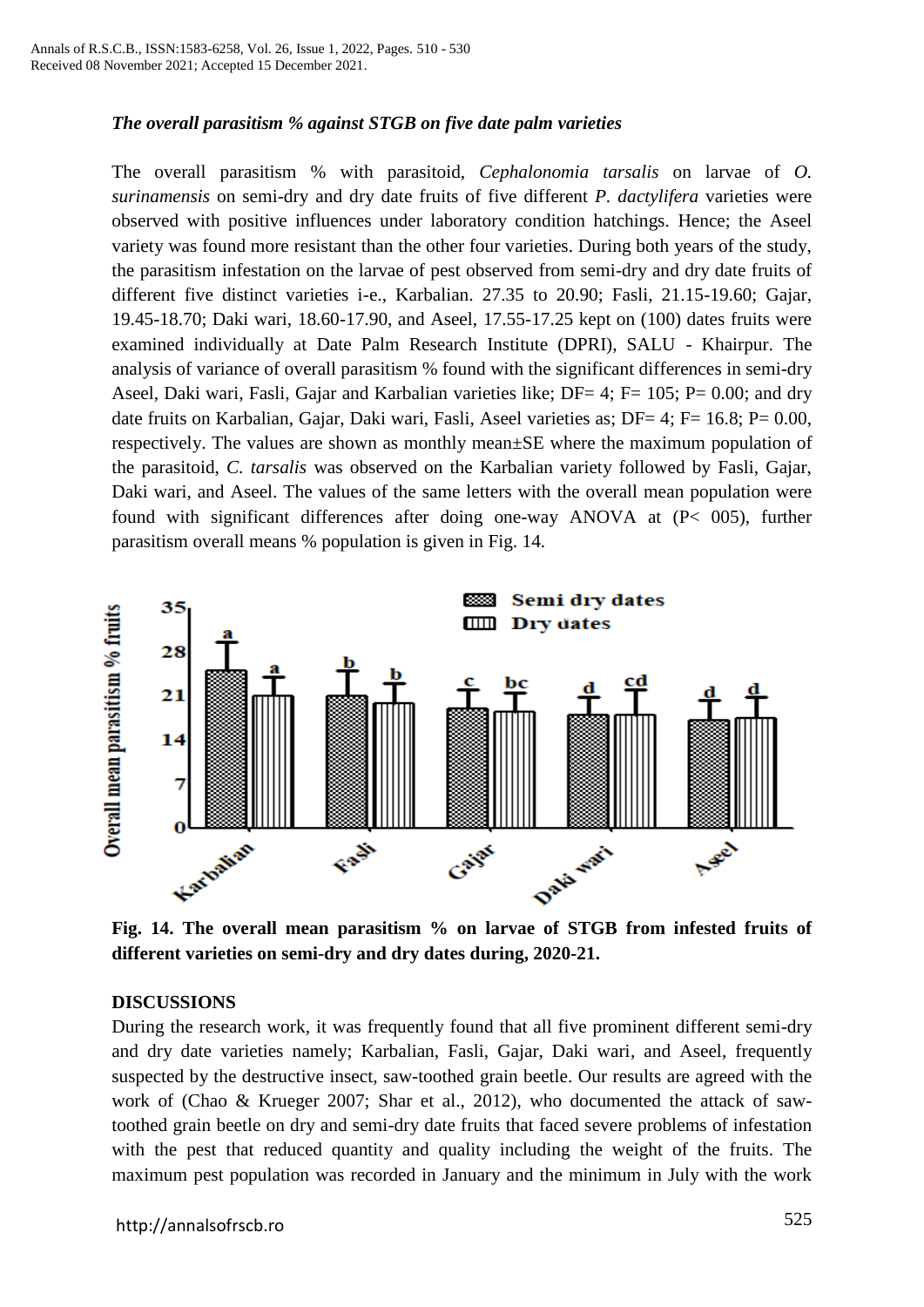agreement of (Jacob & Fleming, 1990), they documented the pest population on Dadhi semidry dates where the peak population was observed in November and on Dadhi dry dates in December. (Syarifah et al., 2018) discussed the overall maximum mean population of the pest on the Dadhi semi-dry that was found in November and on Dadhi dry in December. About one count 88% date yield is produced from the Middle East and North African countries namely; Iran, Saudi Arabia, Iraq, Egypt, Morocco, Pakistan, Algeria, India, United Arab Emirates, Oman, and Sudan but also found from other regions of the world including, Australia, South Africa, Peru, Mexico, Spain, Namibia, and USA (Johnson, 2010). This crop had ranked amongst the five top tree crops and most important as dried fruit in the world and due to their fruit dried role and many nutritional necessities of life having worldwide recognition and it is an important food source for the Arabian Peninsula (Sadiq et al., 2013). Germany, USA, India, Canada, UK, Malaysia, Denmark, Indonesia, and many other countries are widely importing fresh and dried dates from Pakistan and ranks 6<sup>th</sup> largest dates producer country in the world with annual 600.000 tons produced in 2012 with an area of cultivation 41, 240 ha in 1992 and 95,000 ha during, 2012 (FAO, 2014). More than three hundred date palm varieties are being cultivated countrywide of which 12 varieties including; Aseel, Fasli, Halwai, Karbalaen, Muzawati, Dashtiari, Begum Jhangi, Koharba, Rabai, Sabzo, Dhakki, and Jaan Swore to have economical value but Aseel of Sindh, Begum Jangi of Balochistan and Dhakki of Dera Ismail are most valuable date varieties (FAOSTAT, 2013). Date palm at the wide range can be cultivated with intercropping and farming with other crops such as; groves, oases, home gardens, etc as an intercrop in Pakistan (Bhansali, 2010).

On a fortnightly interval data basis, the population fluctuation was observed with certain changes but the peak population of the pest was found in April month on Aseel semi-dry dates and the dry date fruits the maximum in May thus; the work is in agreement with (Sahito et al., 2017), they documented a variety of pest species viz., *Arenipses sabella* Hampsm, *O. rhinoceros* Linnaeus, *R. ferrugineus* Oli, *O. surinamensis* Linnaeus, *B. amydraula* Meyrick, mites and scale insects on date fruits. The infestation means of pest and parasitism percentage found with certain differentiations with the work similarity of (Kousar et al., 2021) studied the different parameters such as; biology, morphology, and varietal distribution of *O. surinamensis* L. on dry and semi-dry date palm in which they found significant differences. This is in an agreement with the work of (Shar et al., 2012), who documented that the Karbalian variety is a targeted host for these insects. Our results have similarities with the documentary of (Maitlo et al., 2013) that highlighted the severe effects of pest attacks and a disease called decline syndrome. The result is more resemblance to the work of (Mallah et al., 2016); it is compared more or less with the work of (Sahito et al., 2017) as well.

During the present research work, we observed more and less infestation of this pest which is work resemblance with (Al-Dashti et al., 2021) who evaluated the date palm fruit with its effect on health (Markhand et al., 2010), they documented that due to infestation of Sawtoothed grain beetle dates fall gradually and about thirty percentage losses occur (El-Juhany & Loufty 2010). Further, this fruit is having more valuable due to the richness of nutritional values. Dates fruit either dry or semi-dry is regarded as the fastener and high energetic food for thousands of years, providing many benefits to the locals and communities, during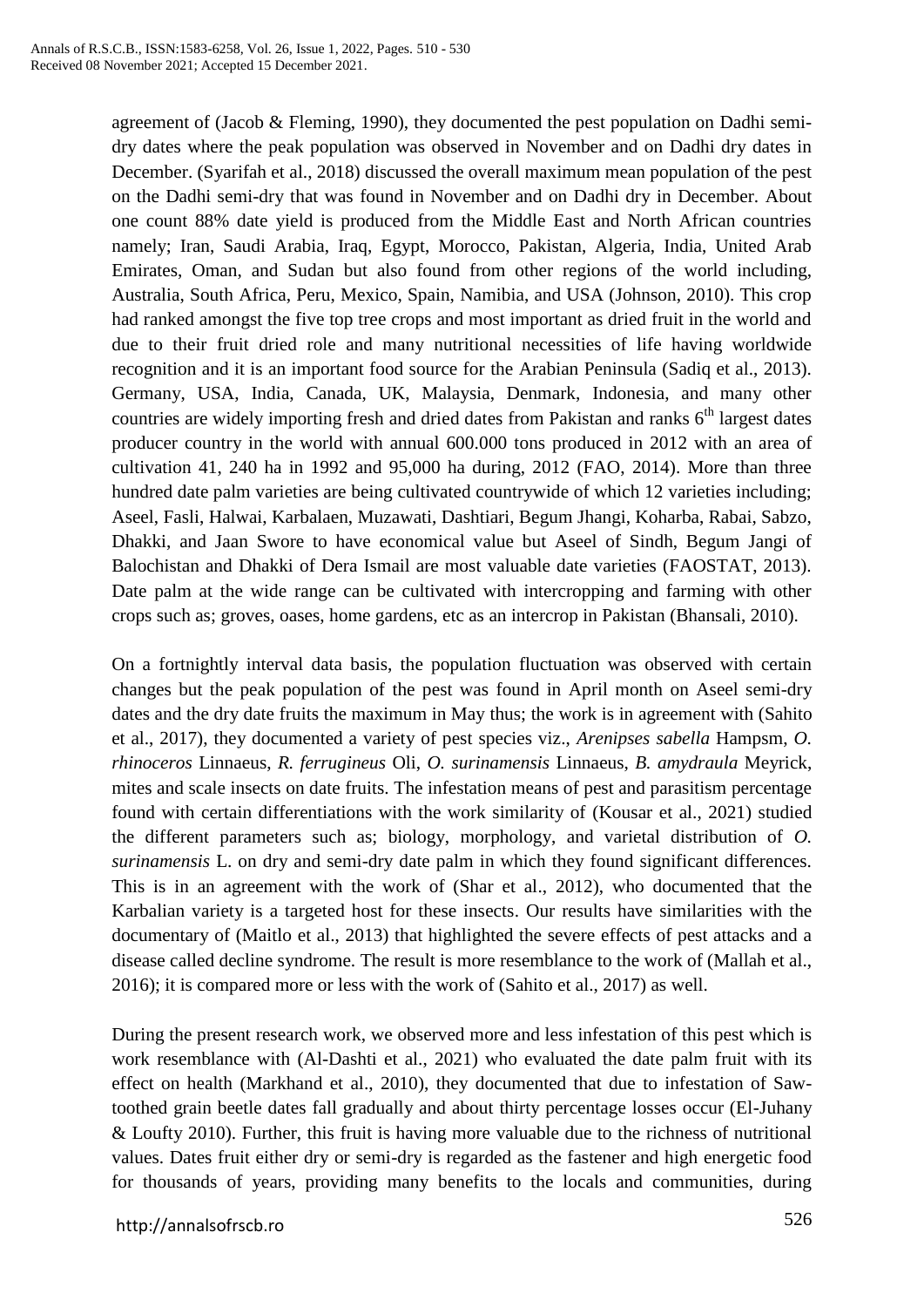Ramadan, the whole Muslim community in the world by eating dates break their fast, their wood is used for build homes, burned for fuels and chopped, palm fronds for handicrafts, leaflets for making fruits mats and baskets (Bowditch & Madden 1997). (Junejo et al., 2021) also reported the different parameters of Red palm weevil in *P. dactylifera* orchards at Khairpur, Sindh. Farmers and date growers have little awareness about the economics of *P. dactylifera*. Small efforts have been made by researchers to determine the economic value of important crops in this region. *O. surinamensis* caused to the stored dates severe infestation and made fruits unable to human consumption and spoilage, affecting quality, quantity, and market value (Abdul-Hamid et al., 2020) with the impacts of socioeconomic impacts (Sarraf et al., 2021) are with the agreement of our research findings. It is recommended that at an egg and larval stage it is easy to control *O. surinamensis* because these stages are sensitive and vulnerable. Radiation techniques offer a substitute method for the control of saw-toothed grain beetle because it requires less time, leaves no reduction, and can be effective as fumigants.

# **CONCLUSION**

It was frequently observed that *O. surinamensis* is a destructive pest that causes severe damage to both dry and semi-dry fruits of all five different dates' varieties. Due to the infestation of this pest both type of fruits lost their weight and reduced their quality and quantity as well. This study was chiefly based on finding out the susceptibility of five varieties of date fruits based to get the knowledge to observe which variety occurs more vulnerable and susceptible. Therefore, it is a dire need to introduce eco-friendly techniques like; biological control against saw-toothed grain beetle through these applying measures we will not only save our dry and semi-dry fruits of date palms varieties from the pest infestation but also save the quality and quantity of the date fruits as well.

#### **AUTHORS CONTRIBUTION**

T.K: designated the main research theme, data collected at Khajoor mandi, contributed to statistical data analysis, wrote the manuscript, key results, and specified the model for a research study. Z.N.M: supervised laboratory work, assisted in reviewing literature and data analysis. H.A.S: also is a co-supervisor who helped in proofreading, provided technical support, and fully monitored the research work in his Entomology laboratory at DPRI.

#### **IMPACT STATEMENT**

In this region largely grown with the most prominent and fruitful date palm varieties with the best quality and this crop is known as the main earning source of the live hood of the local people of this area but the majority of the novel date palm varieties are severely damaged due to the abruptly by the infestation of saw-toothed grain beetle. In this scenario, this research work will be the supportive and informative tool from the early combat of *O. surinamensis* through this biological control agent the parasitoid, *C. tarsalis.*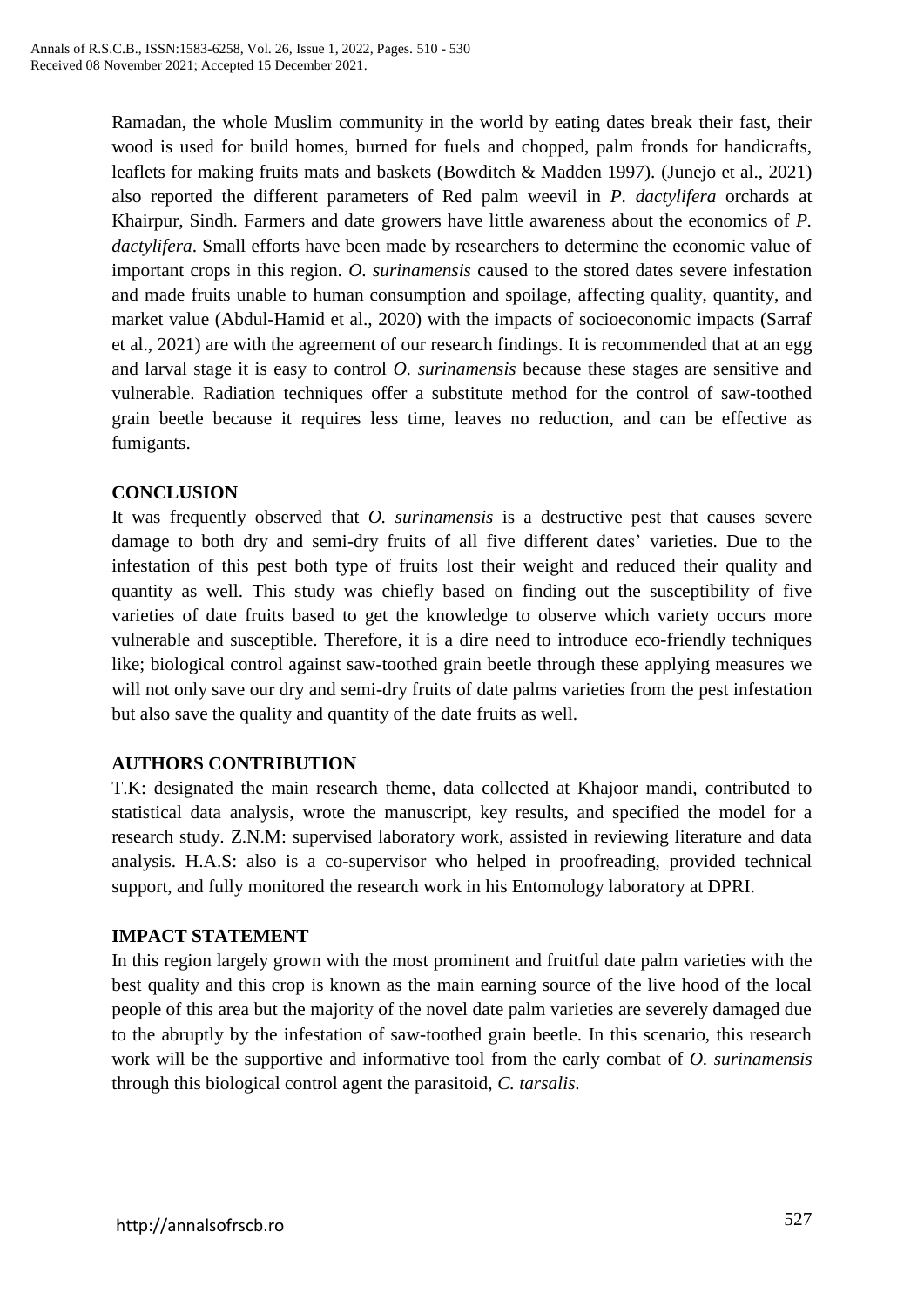# **ACKNOWLEDGMENTS**

The author is thankful to the Date Palm Research Institute (DPRI), where this work was initiated. The corresponding author is pleased and proud to Dr. Hakim Ali Sahito for their pearl patience and pioneer suggestions due to the novel support he preceded my stamina and completed this pretty work promptly. He always promoted and stands with me in the success queue and directed me towards the success leading pathway at any rate. Further, I cheerfully extend thanks to shop keepers of Khajoor Mandi from which we took the samples every time free of cost.

**FUNDING;** None.

#### **CONSENT OF THE PUBLICATION**

All authors accept responsibility for releasing this material.

# **CONFLICT OF INTEREST**

The authors have declared that there is no conflict of interest for this paper's publication.

# **AVAILABILITY OF DATA AND MATERIALS**

At the request of the corresponding author, the data and findings are available due to ethical restrictions and privacy.

# **REFERENCES**

- 1. Abdul-Hamid, N.A., Mustaffer, N.H., Maulidiani, M., Mediani, A., Ismail, I.S., Tham, C.L., Shadid, K. & Abas, F. 2020. Quality evaluation of the physical properties, phytochemicals, biological activities and proximate analysis of nine Saudi date palm fruit varieties. *Journal of the Saudi Society of Agricultural Sciences* 19: 151-160.
- 2. <https://doi.org/10.1016/j.jssas.2018.08.004>
- 3. Al-Dashti, Y.A., Holt, R.R., Keen, C.L. & Hackman. R.M. 2021. Date Palm Fruit (*Phoenix dactylifera*). Effects on Vascular Health and Future Research Directions. *International Journal of Molecular Sciences* 22: 4665. doi: 10.3390/ijms22094665
- 4. Al-Deeb, M.A. 2012. Lethal time at different temperatures and date variety preference of the Saw-toothed Grain Beetle in stored dates. *The Journal of Agricultural Sciences* 3: 789-794. http://dx.doi.org/10.4236/as.2012.36095
- 5. Bakhsh, B., Hassan, I. & Akhter, S. 2006. Profitability and cost in growing Mango orchards. *Journal of Agriculture and Social Sciences* 2: 46-50.
- a. https://pdfs.semanticscholar.org/b90f/cfedf6eb1879f3161aa0abc040f86711ccb4.pdf
- 6. Bhansali, R.R. 2010. Date palm cultivation in the changing scenario of Indian arid zones. In: Ramawat KG (ed) Desert plants. *Biology and Biotechnology. Springer Berlin* 433- 456. DOI 10.1007/978-3-642-02550-1
- 7. Bowditch, T.G. & Madden, J.L. 1997. Infestation of chocolate-based products. Insects responsible and origins of contamination. *Australian Journal of Entomology* 36: 263-267. <https://onlinelibrary.wiley.com/doi/pdf/10.1111/j.1440-6055.1997.tb01467.x>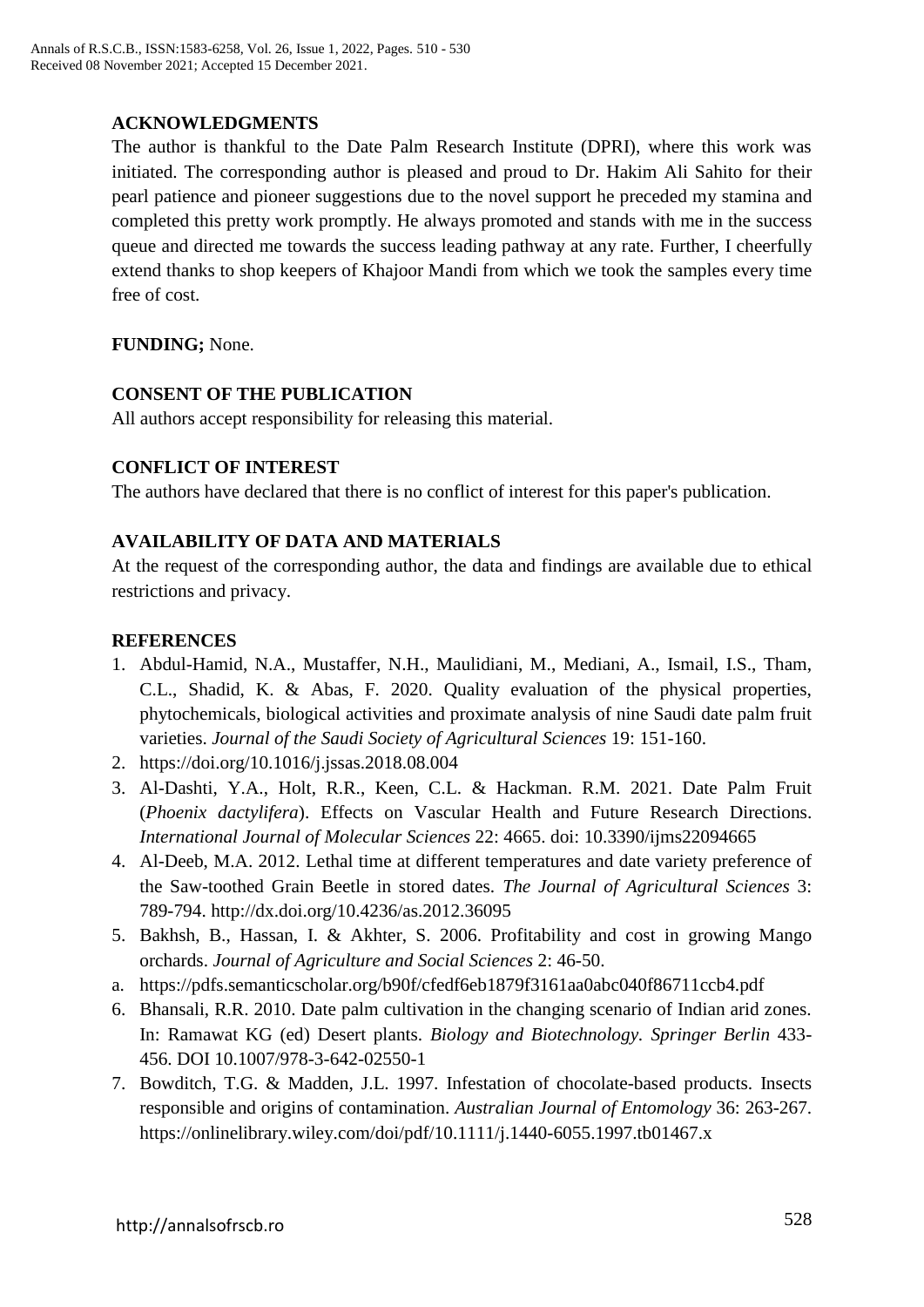- 8. Chandrasekaran, M. & Bahkali, H.A. 2013. Valorization of date palm (*Phoenix dactylifera*) fruit processing by-products and wastes using bioprocess technology-Review. *Saudi Journal of Biological Sciences* 20: 105-120.
- 9. Chao, C.C. & Krueger. R.R. 2007. The date palm (*Phoenix dactylifera* L.). Overview of biology, uses, and cultivation. *HortScience* 45: 1077-82.
- 10. Dembilio, Ó., Tapia, G.V., Téllez, M.M. & Jacas, J.A. 2012. Lower temperature thresholds for oviposition and egg hatching of the Red Palm Weevil, *Rhynchophorus ferrugineus* (Coleoptera: Curculionidae), in a Mediterranean climate. *Bulletin of Entomological Research* 102: 97-102. doi:10.1017/S0007485311000411
- 11. Dhillon, B.S., Tyaagi, R.K. & Saxena, S. 2005. Plant genetic resources. Horticultural crops. *Narosa Publishing House New Delhi* 174-176.
- 12. Eliopoulos, P.A., 2019. Life table parameters of the parasitoid *Cephalonomia tarsalis* (Hymenoptera: Bethylidae) and its host the saw-toothed grain beetle *Oryzaephilus surinamensis* (Coleoptera: Silvanidae). *Journal of Plant Protection Research* 59(4): 544- 551.
- 13. El-Juhany, M. & Loutfy, I. 2010. Degradation of date palm trees and date production in Arab countries. Causes and potential rehabilitation. *Australian Journal of Basic and Applied Sciences* 4: 3998-4010.
- 14. FAO. 2014. Food and Agriculture Organization of the United Nations. *Food and agriculture commodities production for Pakistan.*
- 15. www. faostat.fao.org/DesktopDefault.aspx?PageID=339&lang=en&country=16
- 16. FAOSTAT. 2013. Statistics Division Production, harvested area, import and export of dates in Pakistan in 2011 [http://faostat.fao.org](http://faostat.fao.org/)
- 17. Fiaboe, K.K.M., Peterson, A.T., Kairo, M.T.K. & Roda, A.L. 2012. Predicting the potential worldwide distribution of the red palm weevil *Rhynchophorus ferrugineus*  (Olivier) (Coleoptera: Curculionidae) using ecological niche modeling. *Florida Entomologist* 95: 659-673. <https://doi.org/10.1653/024.095.0317>
- 18. Hashem, M.Y., Ahmed, S.S., El-Mohandes, M.A. & Gharib, M.A. 2012. Susceptibility of different life stages of saw-toothed grain beetle *Oryzaephilus surinamensis* (L.) (Coleoptera: Silvanidae) to modified atmospheres enriched with carbon dioxide. *Journal of Stored Products Research* 48: 46-51.
- 19. Jacob, T.A. & Fleming D.A. 1990. The effect of humidity on the development and survival of the immature stages of strains of *Oryzaephilus surinamensis* (L.) (Coleoptera: Silvanidae) at constant temperatures. *Journal of Stored Products Research* 26: 163-167.
- 20. Jatoi, F.A., Sahito, H.A., Kousar, T., Mangrio, W.M. & Shah, Z.H. 2020. Biology, morphology and taxonomy of Lesser Date Moth, *Batrachedra amydraula* (Lepidoptera: Batrachedridae) under two different temperatures. *Pure & Applied Biology* 9: 1137-1147.
- 21. Johnson, D.V. 2010. Worldwide dispersal of the date palm from its homeland. *Acta Horticulturae* 882: 369-75. 10.17660/ActaHortic.2010.882.42
- 22. Junejo, R., Memon, S., Shar, M.U., Memon, A.A. & Memon, F.N. 2021. Effect of Various Parameters for Trapping Red Palm Weevil (*Rhynchophorus ferrugineus* L) in Date Palm Orchards at Khairpur Mir's Sindh, Pakistan. *Pakistan Journal of Zoology* 1-4.